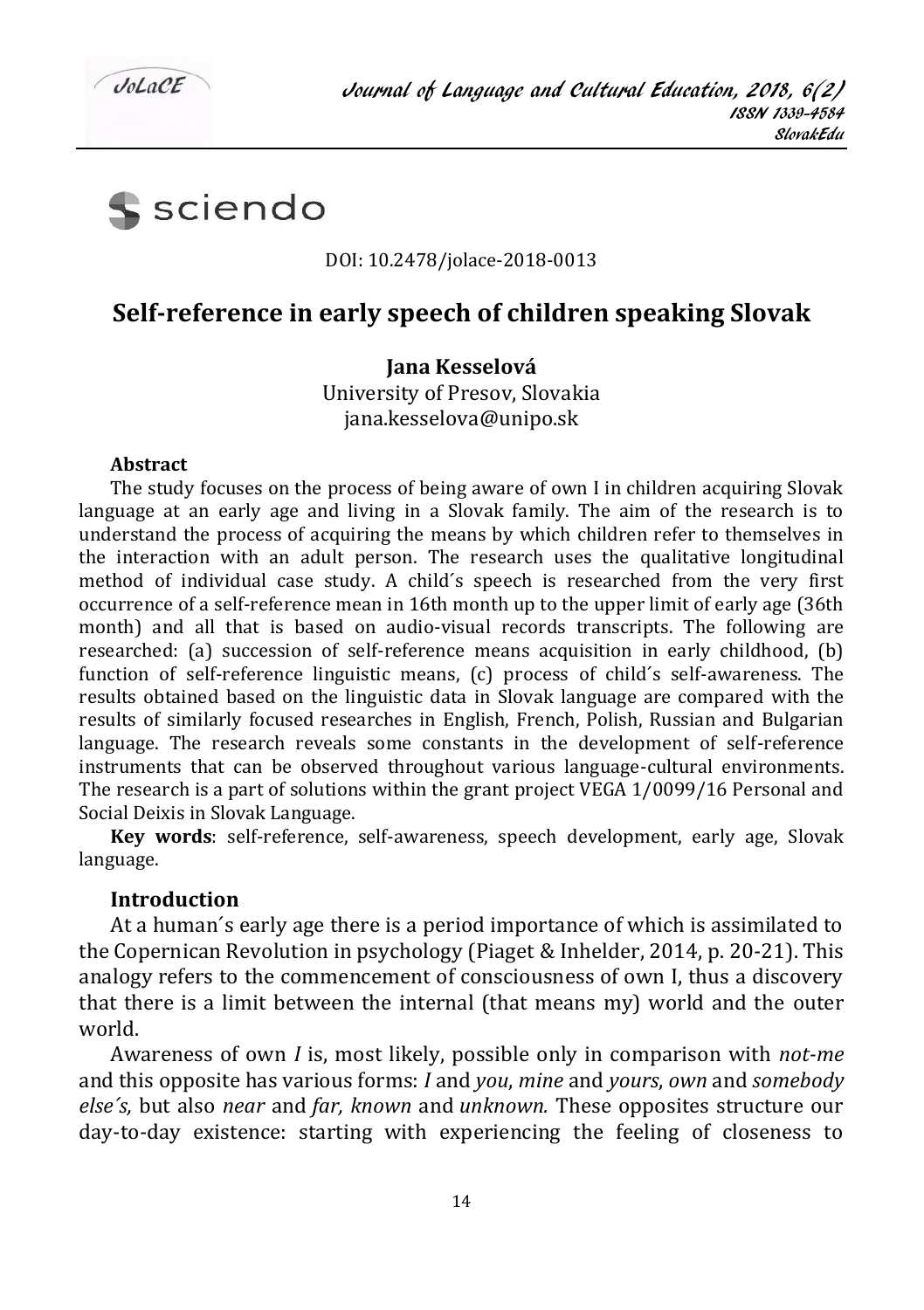$Jol$   $o$ CF

persons providing safety, care and contact at an early age, ending with mistrust against human otherness, fear of anything foreign or xenophobia.

The opposition of *I* versus *you* has, exclusive of any psychological and anthropological aspect, also a linguistic dimension. It is researched which role in constitution of opposition of *I* versus *you* is played by linguistically differentiated and culturally determined linguistic means using which the communication partners refer to themselves and other persons participating and not participating in communication (personal deixis; Levinson, 1983, p. 62, 68-72). The correlative term is a social deixis that reflects the differences of communicants arising from their social roles, status, relations between the speaker and the addressee or the speaker and the referent (ibid., p. 89-93). Instruments of personal and social deixis became the subject of numerous foreign researches focused on adult speech but also on how they are acquired by children in the process of ontogenesis of speech.

The aim of this study is to contribute to cognition of one aspect of personal and social deixis in the ontogenesis of speech of a child at an early age learning Slovak language. This aspect refers to oneself. The aggregate of non-verbal, lexical and grammatical means using which a child refers to himself at the time of a speech in the speaker´s position and which say about consciousness of own *self,*  can be defined as self-reference. Research on that is remarkable from various points of view:

a) The variation of attention between aiming one´s attention to *I* and *you* is a constitutive element of dialogic interaction. That is why researching on development of self-reference means in child´s speech, development of child´s self-awareness and discourse competence (ability to participate in a dialogue) are also revealed at the same time.

b) The deictic expressions *I* and *you* are specific reference means. In the moment of speaking, they refer to individual participants of the speaking act, however, they do not identify a unique person, but his/her communication role. The pronoun *I* refers to each person in the speaker´s role, the pronoun *you* refers to any person in the addressee´s role. Therefore, the usage of personal pronouns *I* and *you* presumes not only the child´s ability to identify persons (also proper nouns require it), but in addition, the ability to notice changing roles in interaction. Another particularity of personal pronouns is that during interaction alternations they require the change of speaker/addressee´s perspective and use them in the mirror way: while the mother refers to herself using the pronoun *I*, the child is expected to refer to the mother using the pronoun *you* and vice versa*.*  Changing the speaker´s and addressee´s perspective uniformly relates to the verbal person, personal pronouns in plural *we, you,* possessive pronouns *my,*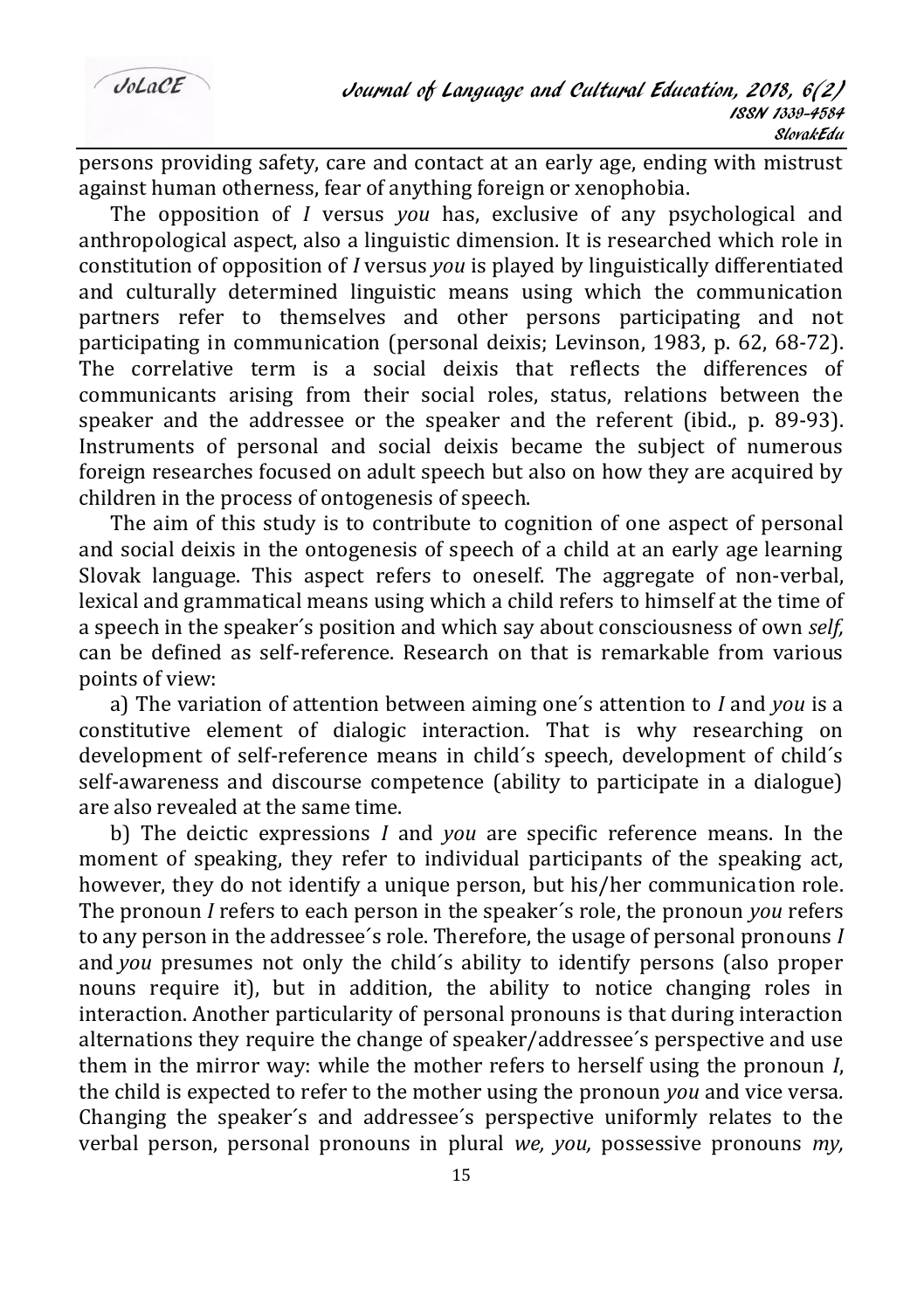*your, our, your (Pl),* and that in all forms and mutual combinations. A sample of authentic communication between a child at an early age and an adult person documents that intentional simulation on the side of the adult person does not automatically lead to changing of perspective when using pronouns. At the beginning, the child inclines to own name with which the change of perspective neutralizes (1):

(1) child: These all are mine. father: Mine. child: No. child: Mine. father: What mine? Then whose? Mine or yours? child: (quiet). father: Mine or yours? father: (while pointing to the child). father: Who are you? child: I am Janka. father: So, whose are they? child: (after a while) Janka´s.

c) The majority of foreign studies focusing on ontogenesis of personal pronouns originated on the basis of a so-called non-pro-drop language (from "non pronoun-dropping"; language in which a personal pronoun is an obligatory part for identifying the verbal person). From the point of using personal pronouns, Slovak is one of the pro-drop types (from "pronoun-dropping"). Verbal persons are definitely distinguished by a grammatical morpheme and so the personal pronoun can be omitted ("*kreslí-m"* in 1st person Sg. : "*kreslí-š"* in 2nd person Sg.).

### **Previous research**

The research focusing on learning personal pronouns in the non-pro-drop languages is continual and extensive, oriented to the following aspects:

- a) relation between the ability of children at an early age to change the perspective of the speaker/addressee and the overall development of grammatical competence (Huxley, 1970);
- b) relation between changing pronouns *I* and *you* and the ability to orient oneself in the space (Tanz, 1980, p. 49-69);
- c) discovering the reasons that prevent children from learning changing the perspective (phenomenon known as *pronominal reversal*; Evans & Demuth,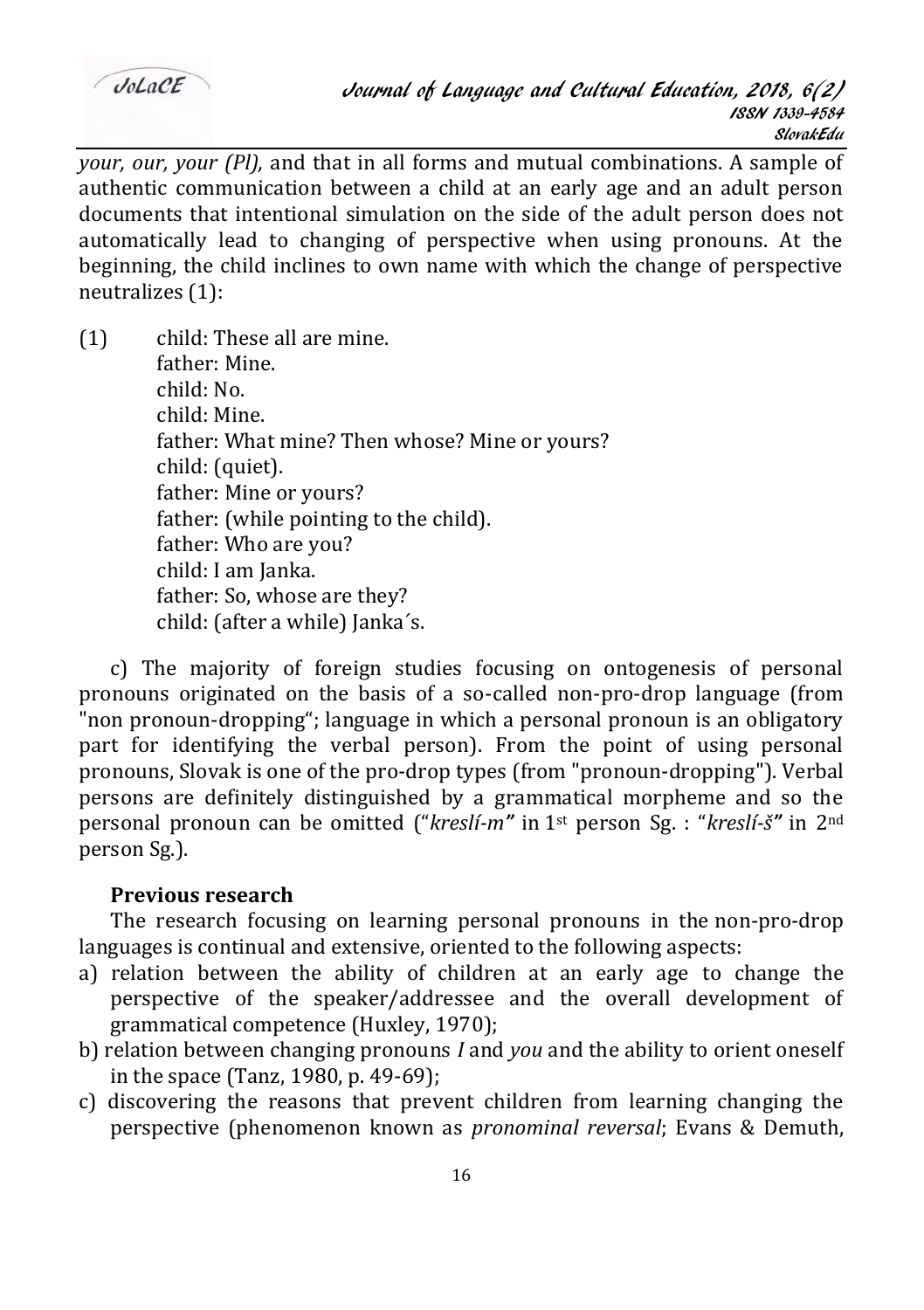2012, p. 162-191) and studying the agents supporting the change of perspective in a dialogue such as other person´s voice, the position of people, the dialogue (Orvig & Morgenstern, 2015, p. 155-180);

- d) unconventional (= different from adult speech) and conventional means of personal deixis e.g. in French and English (Brigaudiot et al., 1994, p. 123-131), in German and Dutch (Sekerina, 2015, p. 213-239);
- e) relation between children´s ability to use personal pronouns, social cognition and the theory of mind (Wechsler, 2010, p. 332-365);
- g) pragmatic functions of early *I*-statements (Caët, 2012, p. 77-93).

In pro-drop languages, the research focuses on the relation of verbal flexion and personal pronouns: in Czech (Markova & Smolík, 2014, p. 61-79), Bulgarian (Stoyanova, 2009, p. 1-23), Polish (Smoczyńska, 1992, p. 203-228), Russian (Kiebzak-Mandera, 2008, p. 319-344), Russian compared to English (Gagarina, 2008, p. 229-259), Serbian (Savić, 1972, p. 59-67). While in foreign literature the means of personal and social deixis are the subject of the individual and comparative, longitudinal and experimental research, in Slovak the research of learning deixis at early age is only at the beginning.

#### **Aims of the study and research questions**

The aim of the research is to understand the process of learning means by which children learning Slovak refer to themselves. The study focuses on 3 main questions: (a) What is the succession of learning self-reference means at the early stage of speech development of in a child speaking Slovak? (b) What do selfreference means tell about self-awareness? (c) What are the specifics of the process compared to the results of researches in other linguistic-cultural environments?

### **Methods of the study**

The material basis consists of audio-visual records of communication of one child in her family environment made by parents of the child aged from  $5<sup>th</sup>$  to  $36<sup>th</sup>$ month. Within the records, each month is represented by a one-hour record of the child´s communication with adult persons in ordinary situations of family life (play, eating, bathing, walk, visit). There is a transcript made from every such record by the means of literal and commented transcripts in the system Child Language Data Exchange System (CHILDES; MacWhinney & Snow, 1990, p. 457- 472). The one-hour record transcript contains in average 1700 statements of the child and adult persons. The audio-visual records and transcripts of the communication present the trimodal corpus consisting of visual, acoustic and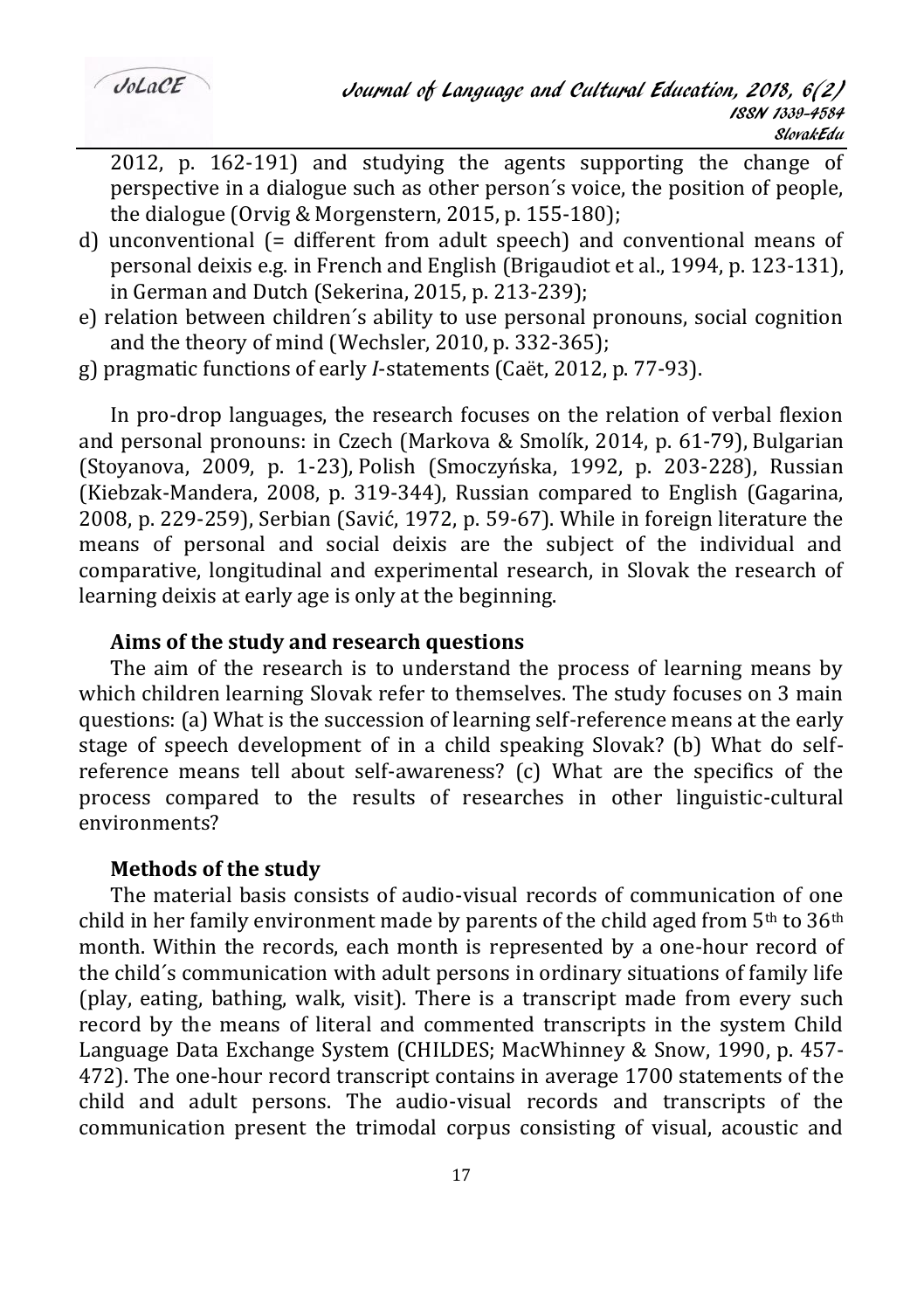transcribed data catching spontaneous communication. The data corpus is the source for the longitudinal research method. The coding method is used to analyse the data. Each non-verbal, lexical and grammatical mean used by the child to refer to himself has been assigned a specific code as from the very first occurrence of a self-reference mean in  $16<sup>th</sup>$  month up to  $36<sup>th</sup>$  month (early age limit). In total, there were 1476 statements registered in the transcripts in which the child referred to himself. The subject of the research is statements containing self-reference, but always as a part of the context in which they occurred. To illustrate, the samples of transcripts with the person marked  $(*|AN/c$ hild, \*MOT/mother, \*GMO/grand-mother, \*FAT/father) and the child´s age (e.g. 1;03.15 = one year, three months and fifteen days) are used.

The aim of the research is not to verify hypothesis and to generalize their validity within the population of Slovak children, but the opposite – to formulate hypothesis on self-reference development. The qualitative research method or, more precisely, the individual case study with a so-called "dense description" corresponds the aim. It catches the development of one child´s speech but with many data in connection with verbal and non-verbal manifestations of the child in interaction and situation context.

The quantitative method was used to increase to reliability of the study conclusions. The information on using the pronoun *I* was provided by parents of 1062 children aged 18 to 36 months. Presently, the data is freely available as a part of the database *Wordbank. An open database of children's vocabulary developmen*t (Frank et al., 2017, p. 677-694).

### **Data analysis and results**

### 1. The adults´ focus on children

Before a child starts to produce self-reference means it is interesting to observe how adults turn to a child as a partner in a dialogue. The noticeable feature is the intensification of the means referring to the child. It manifests itself as changing verbal persons, verbal manner, singular and plural and various child's name forms by the parents. In example  $(2)$  the adult person combines  $2<sup>nd</sup>$ and 3rd person singular indicative, imperative symbiotic plural and two forms of the child´s name in the way that in 9 statements there are 11 means referring to the child. All the referential means of the adult persons progressively become the self-referential means of the child. And the question is, how the child orientates himself in this variety of linguistic means and how they progressively become the means of child´s own active vocabulary.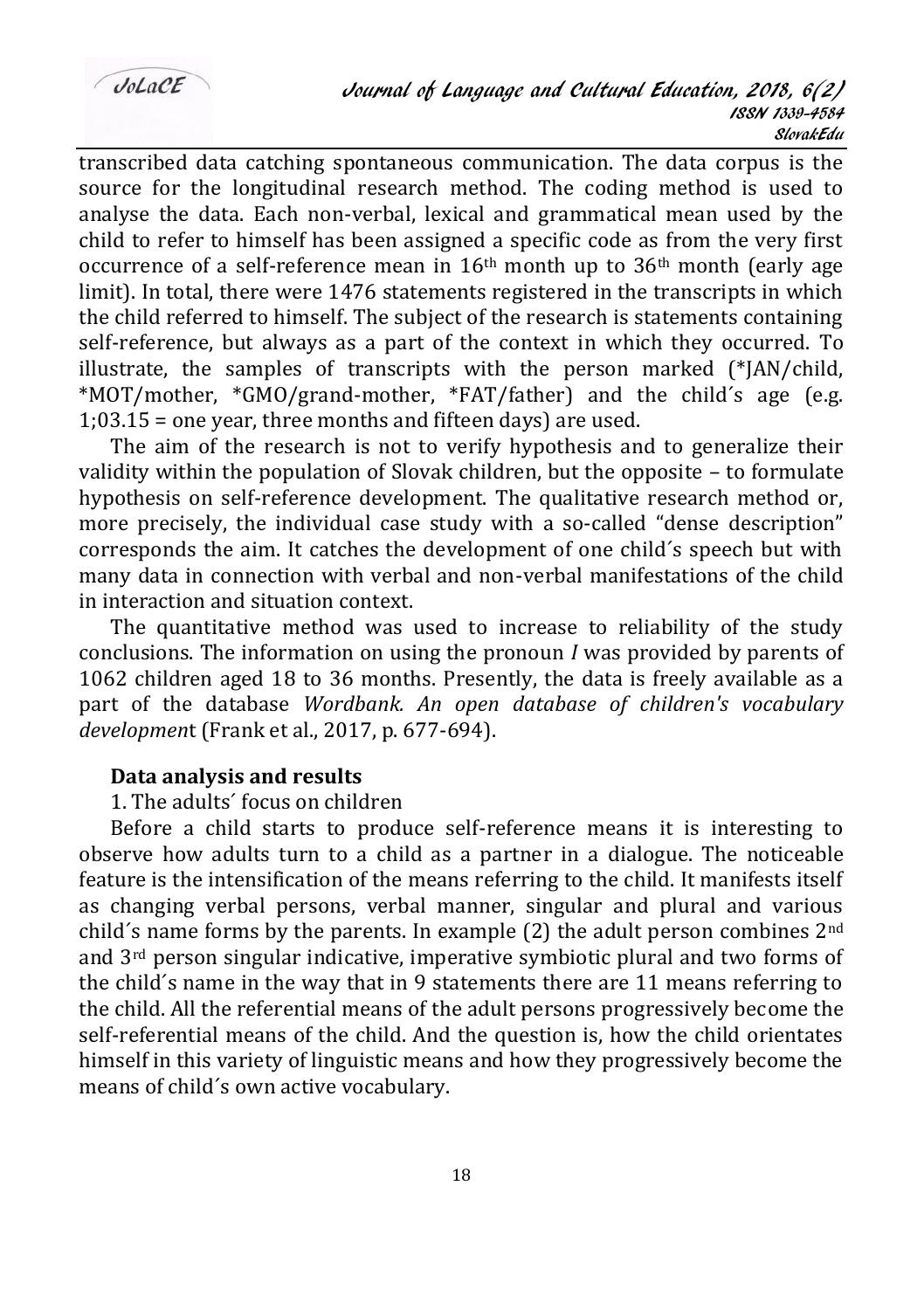$Jol_0CE$ 

 $(2)$  \*GMO: So where does Janinka have many cars?  $*IAN:$  ú. %act: Janka takes the cars out of a box. \*GMO: There you have many cars. \*GMO: Will you put them here into this box? \*GMO: So, put. \*GMO: Will we pour the cars out? \*GMO: We will pour. \*GMO: We will pour # this way. \*GMO: There Janka has many cars. \*GMO: Will you put everything in there? \*JAN: Hm. %act: Janka transfers the cars from one box into another one. age: 1;03.15

2. Reference to oneself as reference to others

In the early stage of self-reference development a child refers to himself as to any other person, i.e. by the  $3<sup>rd</sup>$  verbal person and a name. This non-conventional way of self-reference lasts more than a year  $(16<sup>th</sup>$  to 29<sup>th</sup> month) and after that, the dominant mean becomes the  $1<sup>st</sup>$  person sg. as the conventional mean of selfreference in Slovak (Graph 1).



Graph 1: Frequency of  $3<sup>rd</sup>$  person sg. child's first name and  $1<sup>st</sup>$  person sg. as selfreference means in a one-hour record of communication between the child and an adult person (child aged  $16<sup>th</sup>$  to  $36<sup>th</sup>$  month)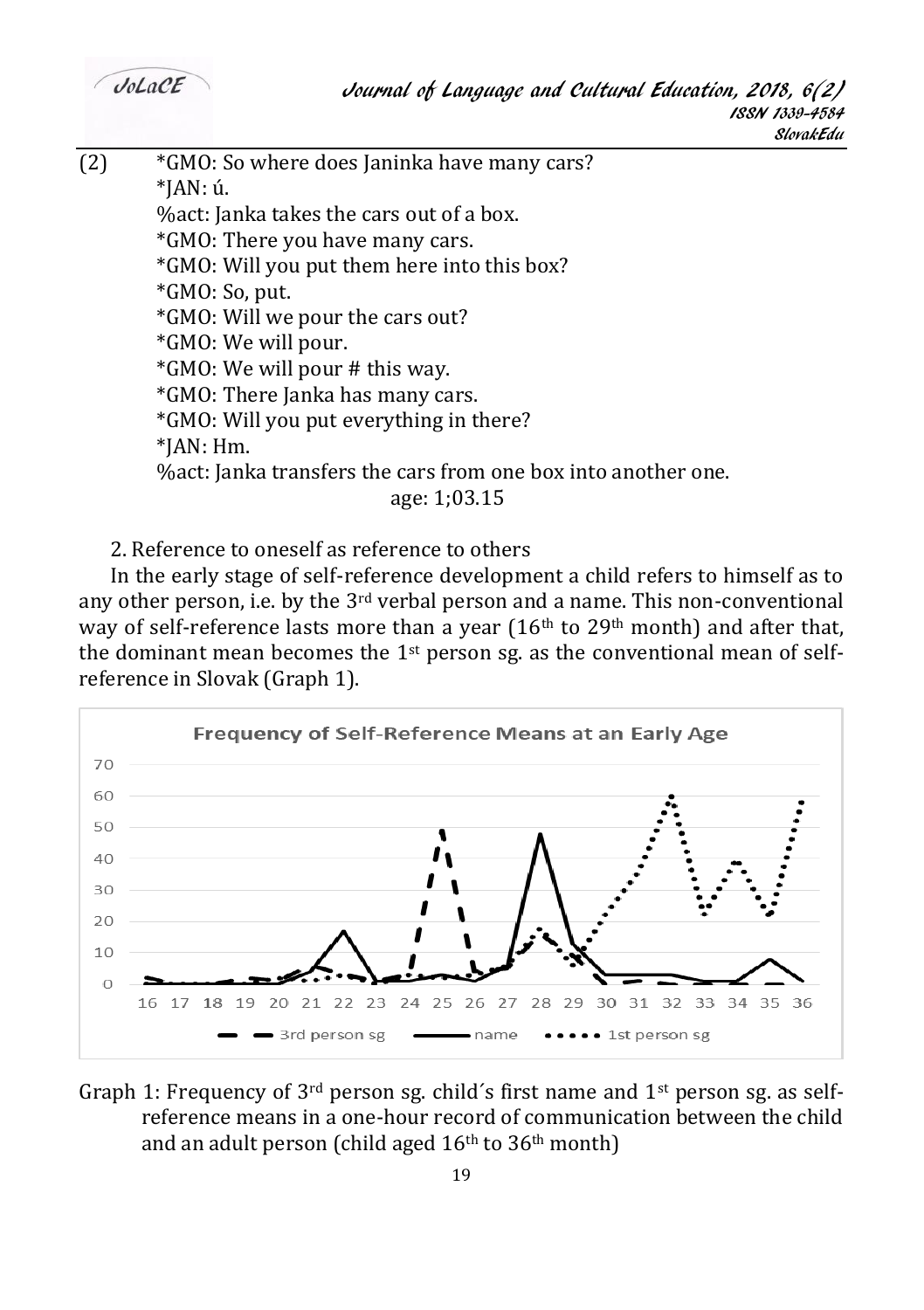$Jol. aCE$ 

Self-reference by 3rd verbal person is first presented by mostly imperfective verbs using which the child verbally accompanies elementary demonstrations of biological functioning, movement and the status of (non)ownership of a thing in the "here and now" situation (*has*, *doesn´t have*, *eats*, *sits*, *will give/gives*, *flies*, *goes*, *drinks*, *sings*, *dances*). After the second year, the perfectives are on the increase in expressions of the child´s intention associated with the body and movement in the near future (*will wear, will take away, will choose).* The orientation to physical *I* is dominant in self-reference by 3rd person. Less frequently, it is used by the child to refer to absence of ability necessary to reach s goal (*cannot open the door*). In the initial stage of self-reference development a tendency to adapt to adult persons´ speech (speech entrainment) is observed. When the child uses  $3<sup>rd</sup>$  person in the self-reference function, the adult repeats it and extends the statement using the child´s name (3). In the following stage, the name becomes a self-reference mean used by the child. Adult´s relation to speech is mentioned because self-awareness and reference to oneself presume a partner against whom an individual can be demarcated. At the same time, the interaction with an adult provides a guideline for orientation in linguistic means.

(3) \*GMO: Click and we will sew a red apron, a nice apron. \*JAN: Wears. \*GMO: Janka will wear it. age: 2;01.01

Graph 1 documents a temporary increase of  $3<sup>rd</sup>$  person sg in 28<sup>th</sup> month. Quantity correlates with quality of the mean:  $3<sup>rd</sup>$  person sg fulfils the selfreference function in a play with pretence of roles. The child refers to himself, but in a played role (child in the mother´s role: *gives as mother, hangs*). Such a case is considered as quasi-self-reference, a played one or false self-reference. Using 3rd person in played self-reference is observed when the child uses conventional self-reference means: 1st person sg, pronouns *I, my, you are, with me, we, to us*. Despite this, when pretending the role, the child goes back to  $3<sup>rd</sup>$  person sg. that is the first self-reference form from the point of development. Using  $3<sup>rd</sup>$  person sg in a played self-reference is interpreted as demonstration of distance from a pretended and thus fictive role. In the communication function "me as somebody else" 3rd person sg reaches its peak and eliminates from child´s speech.

The preference of 3rd person sg in the self-reference function can result from corporeality (verbs in the  $3<sup>rd</sup>$  person sg primarily present semantics of biological functioning, movement and activities associated with the body) and as well its "advantageousness" for the user at an early age (as opposed to  $1<sup>st</sup>$  person sg no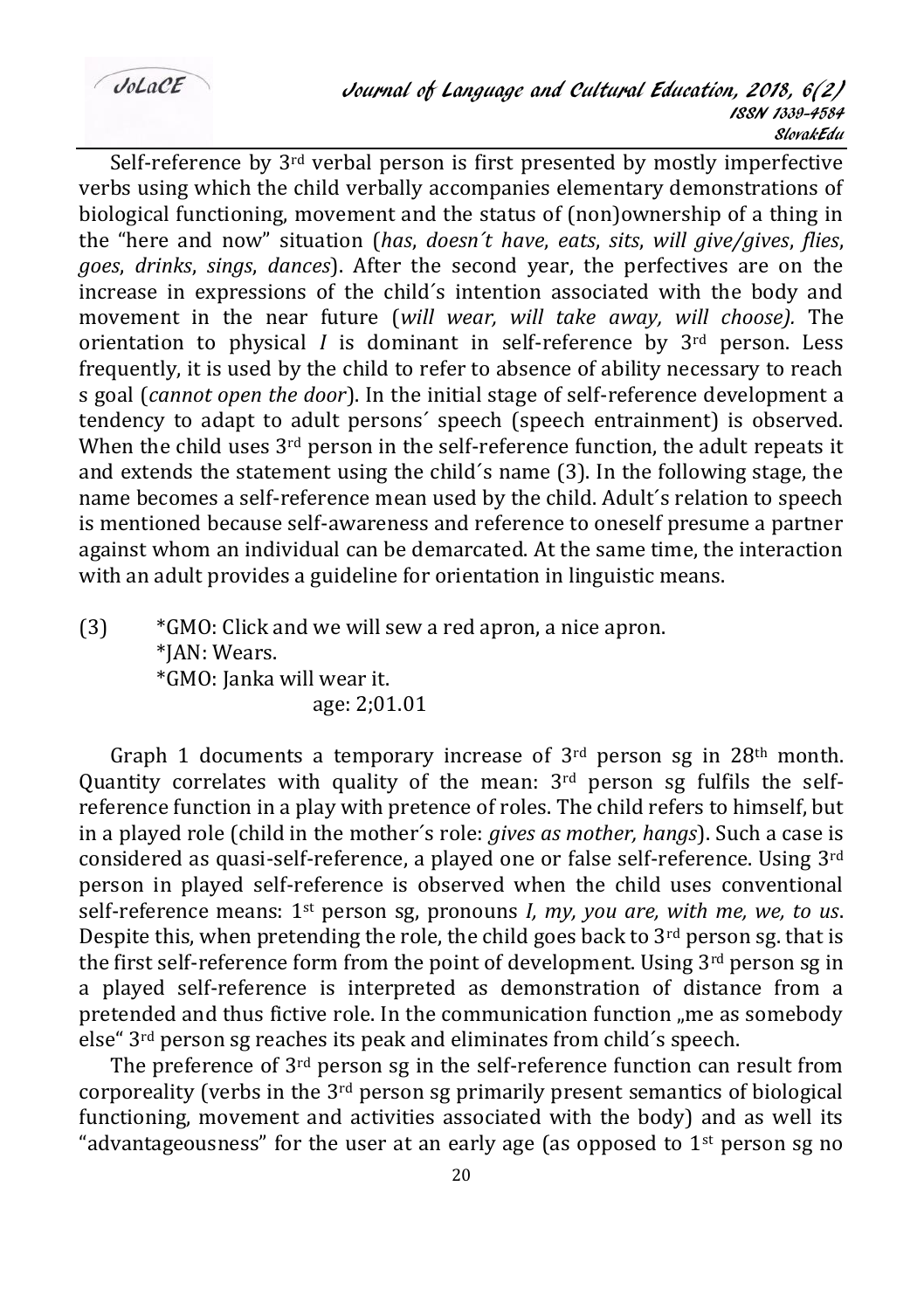

changing of the speaker´s and the addressee´s perspective is needed, it neutralizes in 3rd person).

3. Self-reference by a name and inception of social *I*

Before the second year of age  $(22<sup>nd</sup>$  month) the child presents first manifestations of proprial self-reference (=reference to oneself by a name). It is created in aggregate with the tactile hand gesture. The first manifestations of proprial self-reference have doubled verbal – non-verbal nature. It is a complementary association of a gesture and a name in which "a word as a sticker names the similar content as the gesture" (Kapalková, 2008, p. 187). Pointing to someone/something belongs to first deictic gestures of transcultural nature that is registered by Kapalková (ibid., p. 183) in Slovak children aged 8<sup>th</sup> to 9<sup>th</sup> months. However, pointing to oneself can be observed with approximately oneyear distance: the child turns the fingers of both hands to himself, touches the body and says her name. Referring to oneself is created along with understanding the pronoun *you* in a situation that induces positive emotionality (4a) and reciprocity (4b).

(4a) \*MOT: This ball. \*JAN: Vava (=Jana). %gpx: Janka touches herself with own hand. \*MOT: Úúú you are very skilful. \*JAN: Vava (=Jana). %gpx: Janka touches her belly with both hands and smiles. \*MOT: Úúú you are very skilful!

age: 1.09.17

(4b) %gpx: Janka touches her mother by the hand. \*MOT: *This is mummy´s hand*. %gpx: Mother touches Janka by the hand. \*MOT: *And this is ... ?* \*JAN: *Vava* (=Jana). \*MOT: *Janka´s*.

age: 1.09.17

Proprial self-reference of a child is a milestone after which mother´s selfreference changes. The frequency of the appellative *mama* (*mama will help you*) significantly decreases (Brestovičová, 2016, p. 129, Graph 1). In other words, simplified self-reference is in remission which is identified by the mother in a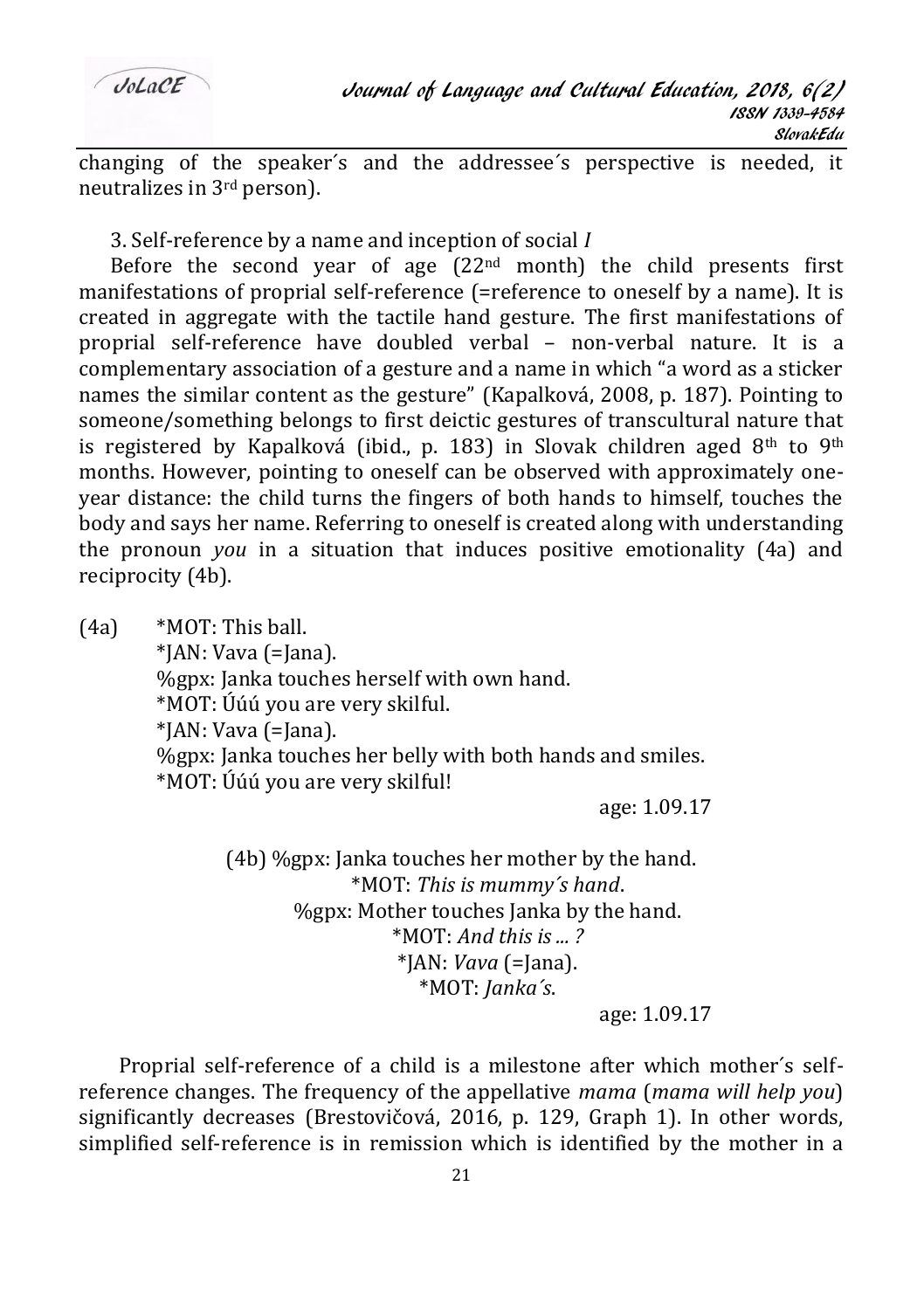unique and constant way (the appellative *mama* identifies a person while the 1st person sg and the pronoun *I* identify a communication role). While a child refers to himself using 3rd person (up to 22nd month), mother uses the appellative *mama*  in self-reference 7.7-times more frequently than the pronoun *I.* When the child starts to refer to himself by own name, the preference of the appellate *mama*  decreases (23rd – 32nd month: 5.7-times more often *mama* than the pronoun *I*).

The stimulus for the change in mother´s speaking behaviour is due to the essential breakthrough in child self-reference. The deictic self-reference gesture together with a name are evaluated as outer manifestations of awareness of own existence. Own name has not only a naming function, but primarily the identification function. Using her name, the child demarcates himself as an autonomous individual in the social world. The actual data show that a name is created in a reciprocal contact with an adult and together with understanding the pronoun *you.* That is why a name in the self-reference function is considered to be the beginning of creation of social *I.*

4. First verbal person as a conventional self-reference mean

 $1<sup>st</sup>$  person sg is created in parallel with own name (Graph 1). The motive for its usage is the child´s need to share own intentions to act with adults. The first verbal person tells about the child´s decision to reach an aim (*I will give, bring, open, comb, try, scoop up*). The focus on actions in the near future means that the child overcame so-called physical actions  $f = a$  state in which she does not think about what he is to do and completely engages himself in the action itself; Piaget & Inhelder 2014, p. 18). Physical actions are switched by actions with a conscious intention. The second motive for using  $1<sup>st</sup>$  person sg is experiencing a deficit problem that is either caused by physical or mental discomfort (*I cannot see, hear, I do not know*) or absence of an object needed to reach the aim (*I don´t have*). In next development the social dimension of forming *I* comes to the fore. The first verbal person is repeatedly registered in the following forms:

- a) social conventions (*thank you, here you go*);
- b) modal aspects of actions (*I want, I can, I have to*);
- c) contrast between the social environment and own self (increase of verbs in negative: *I don´t want, I am not going, I won´t give, say, twist, I haven´t had breakfast)*;
- d) speaking for another person (for grand-mother: *I will give you one more little piece*; for father: *I am videoing Janka*).

The functions a) – d) show that the first verbal person is learned in the social context starting with learned social statements up to the conflict between own self and the social environment. The contrast of *I versus you* goes through the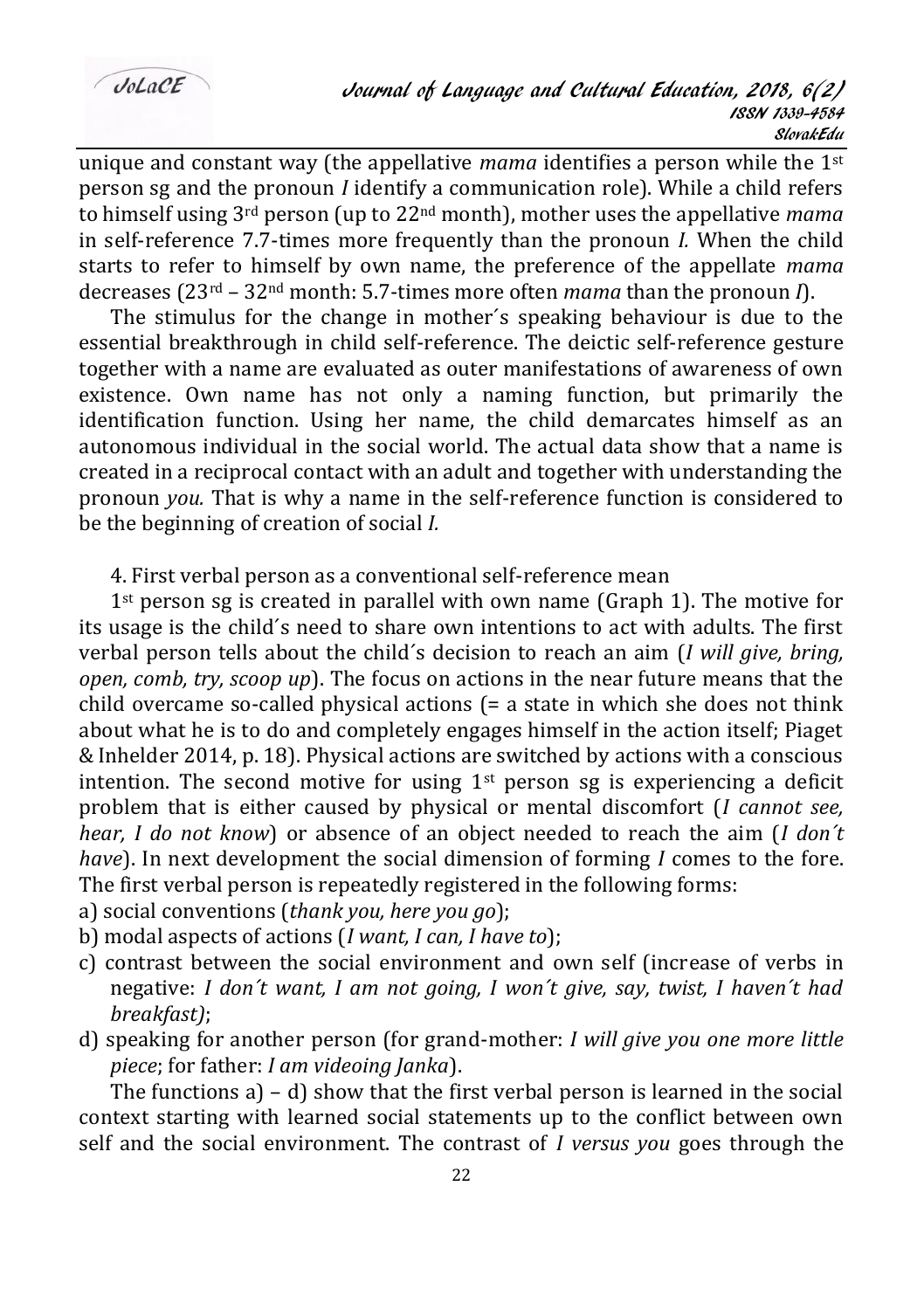

stage of disaccord and refusal and then results in the combination of means referring to oneself and the addressee in the same statement (*Do you think that I am cooking chocolate?*).

From the grammatical point of view, time differentiation of  $1<sup>st</sup>$  person forms increases.

This form is preferentially realized as an intention expressed by synthetic future of perfective verbs (*I will comb*). The time paradigm is supplemented by preterite oriented to the achieved result (*I have painted, I have cut, I have taken away, I have already eaten, I have poured, I have given, I have decorated, I have chosen, I have taken out, I have told*). In 30th month, the analytic future tense relating to an action with distant temporal perspective from the moment of speech (*and after that I will cycle*) is registered. Verbs in  $1<sup>st</sup>$  person sg are semantically enriched by cognitive verbs (*I will recognise, I have forgotten, I have made a mistake, I think, I remember*). While 3rd person sg refers to physical actions, the 1st person sg means the step to the reference to mental actions.

5. Pronoun *I* as another stage of social *I* development

The form of 1st verbal person is the stimulus for production of pronoun *I* (first occasional occurrence in 24th month; Graph 2). In Slovak as an inflected language, the reference to a speaker is coded in the grammatical morpheme -*m*, so the pronoun *I* is a facultative and non-economical component of self-reference from the point of grammar.



Graph 2: Frequency of 1st person sg, verb and the pronoun *I* as self-reference means in a one-hour record of child´s communication with adults (child´s age:  $16<sup>th</sup> - 36<sup>th</sup>$  month)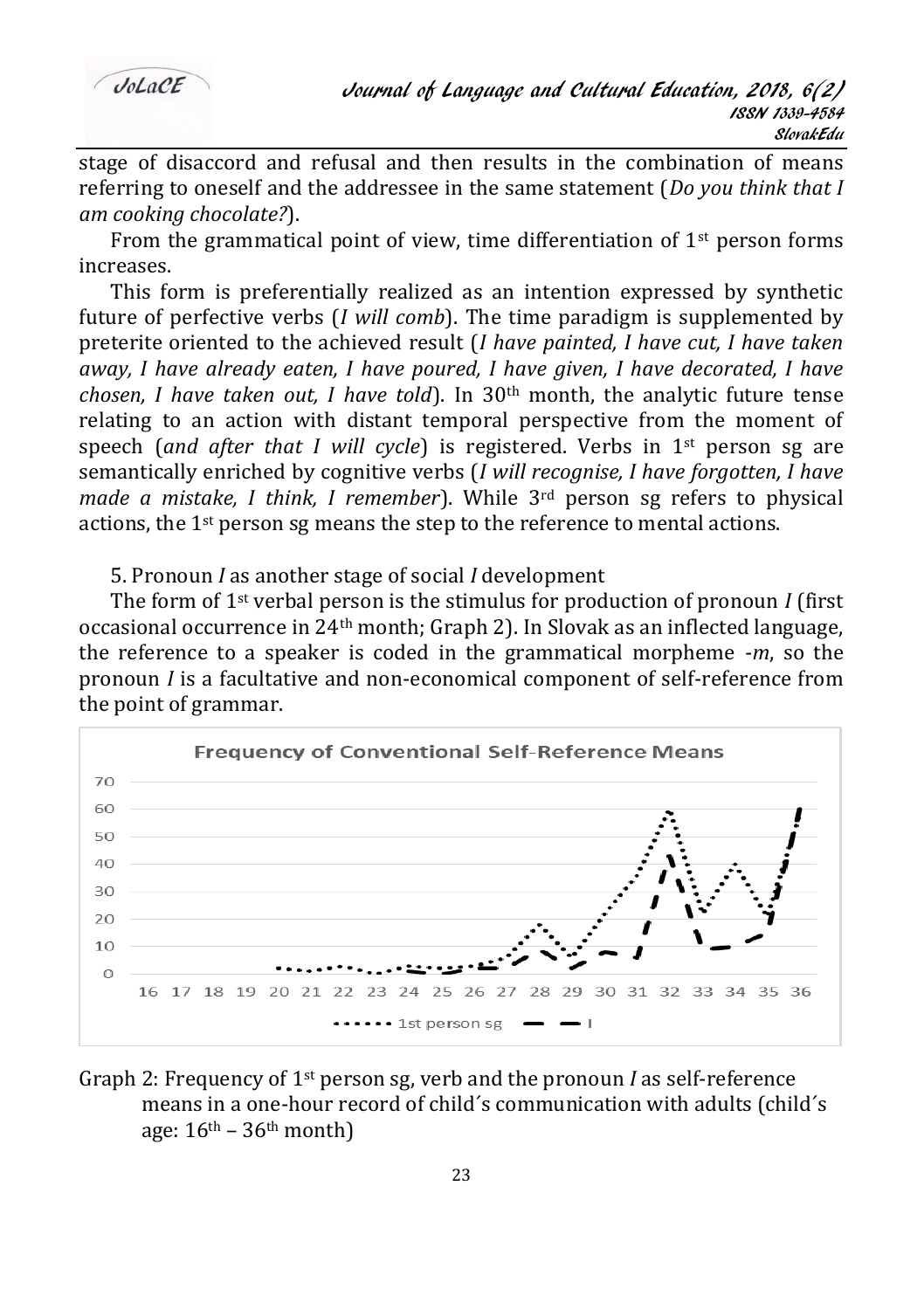Then, what is the motivation for using explicit self-reference (combination of a verb and the pronoun *I*)? The analysis of contexts uncovers social and pragmatic motivation.

Social motivation means that the child expresses information not only with regard to contents but also the relational dimension of a dialogue i. e. with regard to social distance from the partner in communication. The proof thereof is provided by two types of interaction contexts as the opposition to social closeness – social distance.

The first usage of *I* is recorded in repetition as the mean to express togetherness, social contact and closeness. They are rejoinders like *me too* (5a) saying about the need for affiliation to and social experience of the world with an adult person. The need for closeness is also expressed as attracting an adult´s attention in a situation when the child is not in his/her visual field and/or the adult is occupied with another activity (5b).

(5a) \*FAT: I can hear a train. \*JAN: I can also hear a train.

## age: 1.11;17

- (5b) \*FAT: And now I will go with the pawn and shoot your pawn. %com: Father manipulates with chess pieces. %com: Child is not interested in the game of chess, she is trying to open a box.
	- \*JAN: I am opening like this and I am closing like this.

### age: 2.07.15

On the other side the explicit self-reference appears when the child is emphasizing on her own contribution to a common activity with an adult or to a common result (6a). The child demarcates herself more significantly against the social environment in the contrasting position when she corrects the adult person, does not agree, refuses, presents her will i.e. when the social distance from the adult person enlarges (6b).

(6a) \*MOT: And we are painting. \*MOT: Thiiiis way. \*JAN: I am putting into soil.

age: 2.06.18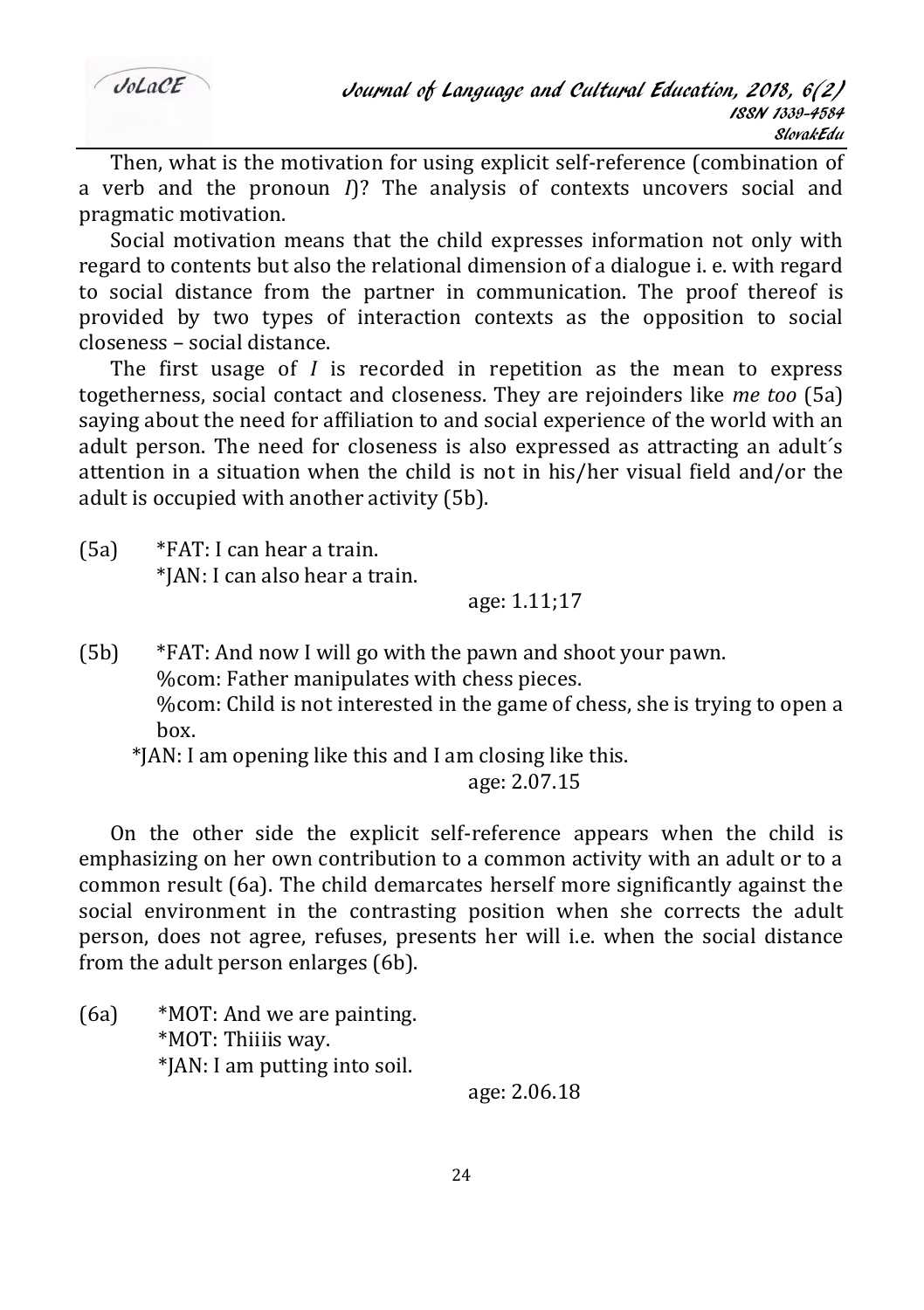$(6b)$  \*MOT: What are you going to build, an anthill? \*MOT: Are you going to build an anthill? \*MOT: We are going to build. \*JAN: I don´t want to. \*MOT: No? \*JAN: But I will jump. \*MOT: Jump? \*JAN: I am jumping. \*JAN: I am jumping around it. age: 2.07.15

The interaction contexts (5-6) show that the awareness of own *I* is continuously created in two perspectives: the egocentric one that presents the demarcation of oneself against surroundings (*I* versus *you*), but also the contact one that reflects the need to belong to someone and to experience the world jointly (*I* and *you*).

Pragmatic motivation is presented by child´s communication intentions understood as an aim that the child is to reach by the statement. Pragmatics of child´s *I*-statements is researched in connection with pragmatics of mother´s speech focused on the child which is the most frequent interaction context for her. (Pragmatics of *I*-statements of the mother of the same child, whose speech is under research in this study, was studied by Brestovičová, 2016, p. 131-135.) Preferentially represented pragmatic functions (PF) of *I*-statements of the child and her mother are partially identical, partially specific (Table 1). Preference means that four functions present 75 % of all context realisations recorded in the transcripts from  $6<sup>th</sup>$  to  $36<sup>th</sup>$  month in the mother's speech and from  $24<sup>th</sup>$  to  $36<sup>th</sup>$ month in the child´s speech.

|                      | child | mother |
|----------------------|-------|--------|
| intention            |       |        |
| text routine         |       |        |
| will                 |       |        |
| refusal              |       |        |
| attitude             |       |        |
| speaking for another |       |        |

Table 1: Central pragmatic functions of *I*-statements in child-mother communication (+ dominant representation, - peripheral representation in communication)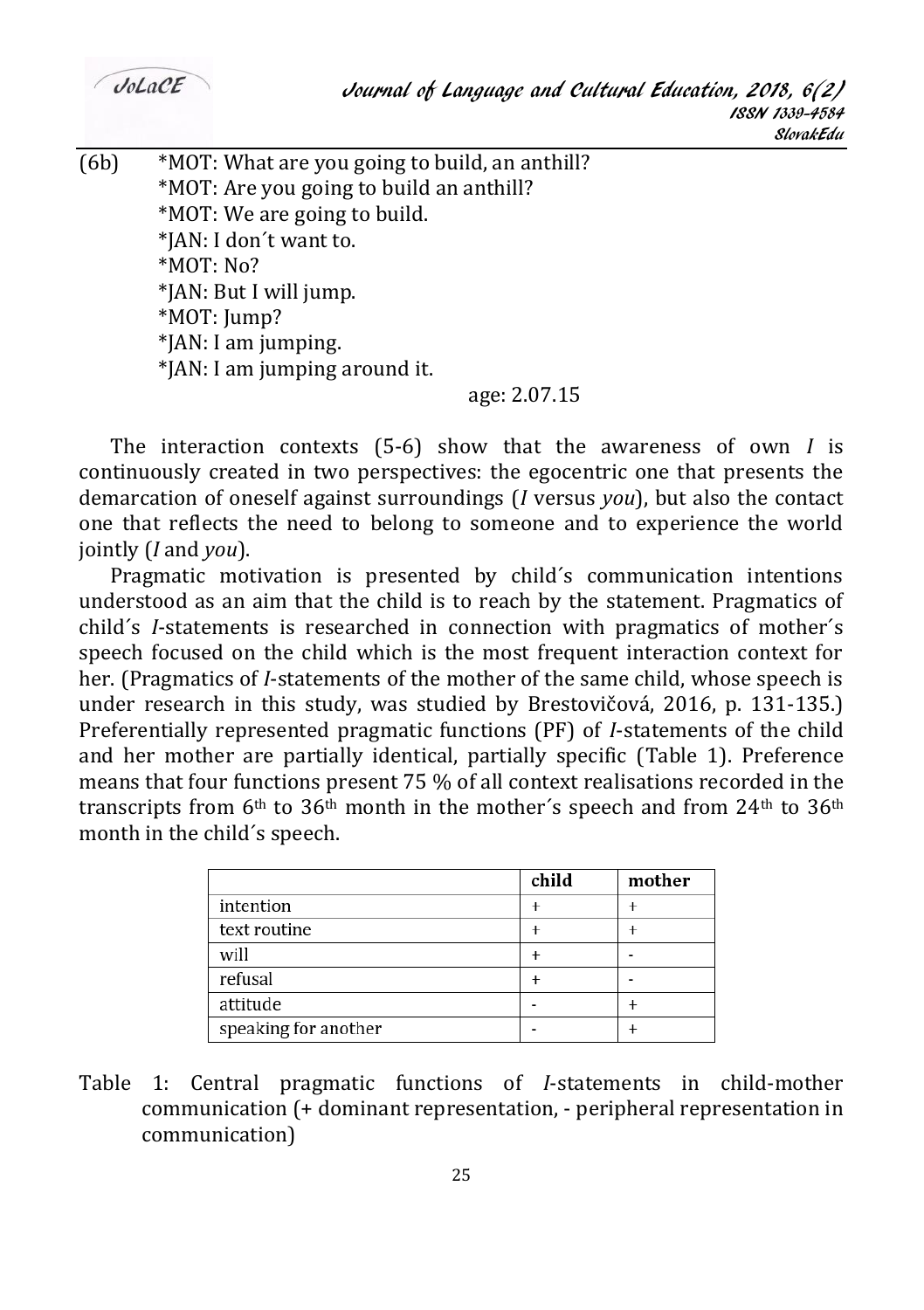$Jol. aCE$ 

Intention and text routine are dominants of PF in the child as well as the mother. An intention can be interpreted as a decision to do something. Mother informs a child about her actions in the near future, she accompanies the child by words during activities that she is to do, prepares the child for them, tries to attract her attention and participation. The intention in the speech of monitored child´s mother is the most preferred pragmatic function of *I*-statements at all. Through the PF intention, the mother presents the world to the child as a sequence of intentional activities that she has decided to do (*You know Janka, I am going to cheer you up* 6th month; *I will open it for you and let´s put the beans in*  14th month; *and I will finally comb your hair* 25th month; *choose for me and I will sing and we will record* 30th month; *so I will taken them* 35th month). The child verbalizes her intention when she is attracting the attention of an adult or when child´s efforts for autonomy in actions did not meet with acceptation on the side of the adult (7). While the mother acts in the role of a companion around the world of adults´ actions, the PF intention is the mean to achieve attention and autonomy for the child.

(7) \*MOT: So, cut your cabbage and celery. \*JAN: I will grind! \*MOT: Aha. \*sit%: Mother wants to help the child. \*JAN: I will grind.

age: 2.08;15

The text routine is presented by the statements that mother reproduces/reads and the child repeats/imitates (...*and I would thread, if I had such legs*, passage from a song). They present imitation of *I*-statements that the child reproduces as text blocks and that is why it is not possible to decide whether the child understands individual components and what their real effect to active production is.

PF will and refusal with the typical structure *I* + *I (don´t) want* are dominants in child´s speech. This structure presents a prototype of negative demarcation of oneself towards surroundings (8a) and it is specified as a mean to express will to own/not to own an object (*I want this, I don´t want to have a teddy*), to achieve certain situation (*I want it to be open*), decide on the selection from alternatives (*I don´t want to go up anymore*). On the contrary, PF will in mother´s statements is rare (only one occurrence in 30 records). But, it is important to say that negative demarcation in child´s speech becomes softer, namely in the way that the child expresses the purpose or cause of her will or refusal. The reasoning is enhanced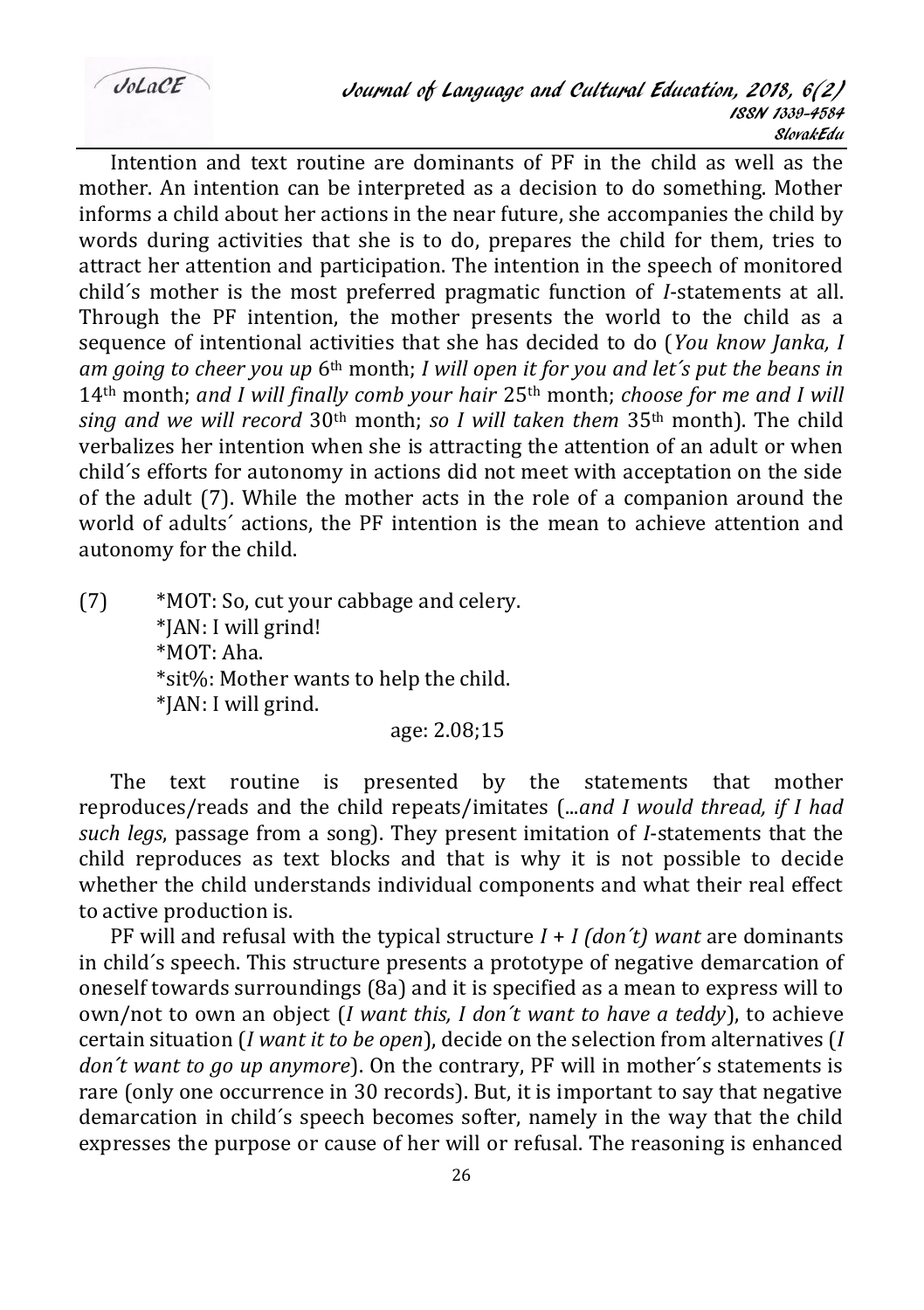$Jol. aCE$ 

by development of syntactic relations (operators *because, in order to* start to appear), but mainly, it is a demonstration of forming empathy and tact towards a partner, i.e. the ability to see situations from the addressee´s perspective. Firstly, the syntactic demandingness of a statement and the newness of pragmatic function cause that the child temporarily "returns" to the primary self-reference by the name (8b).

(8a)  $*GMO:$  Come, let's have a look at how beautiful tulips we have here. \*JAN: I no!

age: 2.06;18

 $(8b)$  \*GMO: So give a small one. \*JAN: This is not for Janka because I am working with that. age: 2;05.15.

PF speaking for another and attitude are specific central PF in mother´s speech. Using the pronoun *I* in speaking for another person provides the child with an illustration of the pronominal self-reference function. Any person in the role of a speaker is referred to using the pronoun *I* by the mother (*I am a pig, look, I have nice red paws* 10th month; *I am a brave foot soldier and I will not leave it like that* 33rd month). By the end of the early age, speaking for another becomes a part of a role play or narration also in the child´s speech (*I am a big elephant* – *and I am a teddy hungry already*). Child´s ability to use the pronoun *I* in speaking for another is considered evidence that the child starts to understand the nature of pronoun *I.* Until then, she used it only as an individual identification mean. However, in speaking for another person she uses the pronoun *I* in self-reference for everyone who acts in the communication role as a speaker.

To the central PF statements of mother also belongs attitude, namely the preferential one (*Actually, I should have rather taken the warm trousers.*) or a doubt associated with care about a child (*Oh, but whether I am able to dress you in it – So, I don´t know if it tastes you*). In child´s speech the expression of attitude starts to appear rather sporadically but definitely before turning  $3<sup>rd</sup>$  year of age. The linguistic indicator is *rather* in the preferential attitude (*I would rather prefer the cabbage one*).

A child, whose speech is the object of the longitudinal research, sporadically uses the pronoun *I* from 24th month; by the end of early age its frequency significantly increases (Graph 2). Let´s compare the data from the case study with quantitative data from the parent's questionnaire. Table 2 shows that in  $24<sup>th</sup>$ month the pronoun *I* is registered by two thirds of children´s parents in the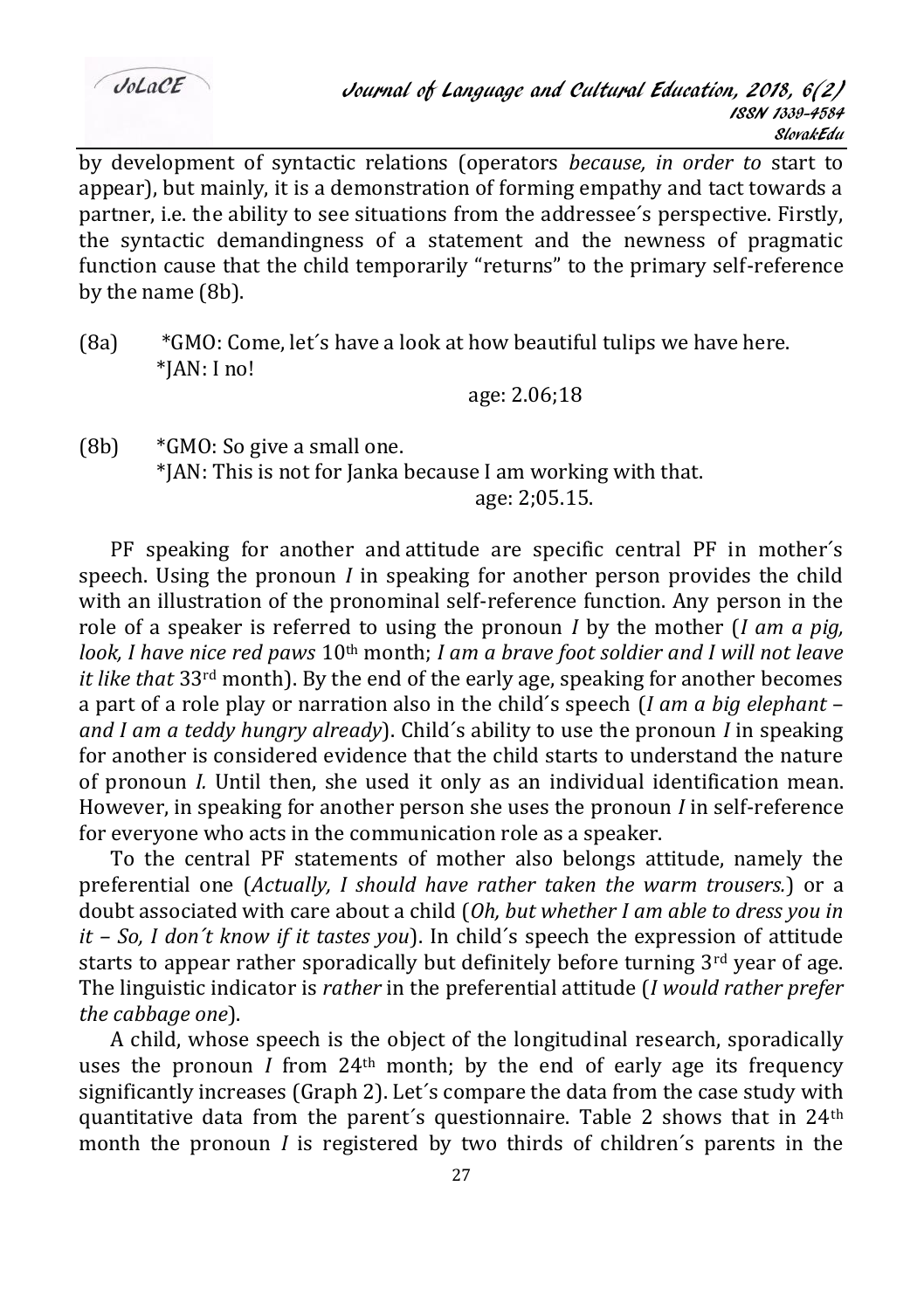sample. By the end of early age the share of children in which parents can see the pronoun *I* in production culminates between 89-100%. From the point of quantitative data and time limits the speech development in the monitored child can be deemed typical.

| Age of children in<br>months | $\sim$<br><u>_</u> |                       |  | ΖC | $\sim$<br><u>_</u> | ി | 29 | 30 |               | ◡   | $\sim$<br><u>. .</u> |    |    | 36  |
|------------------------------|--------------------|-----------------------|--|----|--------------------|---|----|----|---------------|-----|----------------------|----|----|-----|
| Percentage of children       |                    | $-1$                  |  |    | $- -$              |   |    |    |               |     |                      |    |    |     |
| producing pronoun /          | 66                 | $\tilde{\phantom{a}}$ |  | 88 |                    |   |    | 86 | $\circ$<br>89 | 100 | Q <sub>1</sub>       | 96 | 89 | 100 |

Table 2: Percentage of children aged  $22 - 36$  months from the sample N = 1062 children, whose parents confirm the production of pronoun *I* (http://wordbank.stanford.edu/analyses?name=item\_trajectories)

### **Discussion**

Third verbal person and name as self-reference mean

The stage of  $3<sup>rd</sup>$  person sg (without using pronoun *I*) is denoted as prepronominal and it is confirmed by researches in other pro-drop languages: in Spanish and Italian (Clark, 1986, p. 687- 782), in Polish (Smoczyńska, 1992, p. 203-228), in Russian (Kiebzak-Mandera, 2008, p. 335), in Bulgarian (Stoyanova, 2009, p. 23). Self-reference researches in non-pro-drop languages pay attention to self-reference and accordance. Huxley (1970, p. 154) observes using the name and the verb in speech of a boy called Douglas  $(9)$ . In example  $(2,3-2,7)$  the verb does not agree with the third-person form of the subject. It can be construed either as agreeing with the subject on semantic grounds (the subject is the speaker and therefore first person), or as being unmarked, or as echoing a second-person command made to Douglas by someone else. Example 9 (2;7) comes from a period in which Douglas sometimes used *I* alone, sometimes Douglas alone, and sometimes both in combination. When Douglas is used, agreement is sometimes third-person, sometimes first person. In the repetition of sentence frames in example  $9(3;1)$  the verb form does not change in concord with the subject, Douglas as a speaker used first-person. He adheres to a semantic concept of person, rather than a syntactic one." In Slovak, the forms of verbs are clearly differentiated and in child´s speech we notice exclusively syntactic accordance with 3rd person sg. (child about himself: *Janka is eating*, never *Janka am eating*). It means that the preference of semantic accordance before the syntactic one is not a constant feature in speech development. Expression of accordance can be associated with the type of language.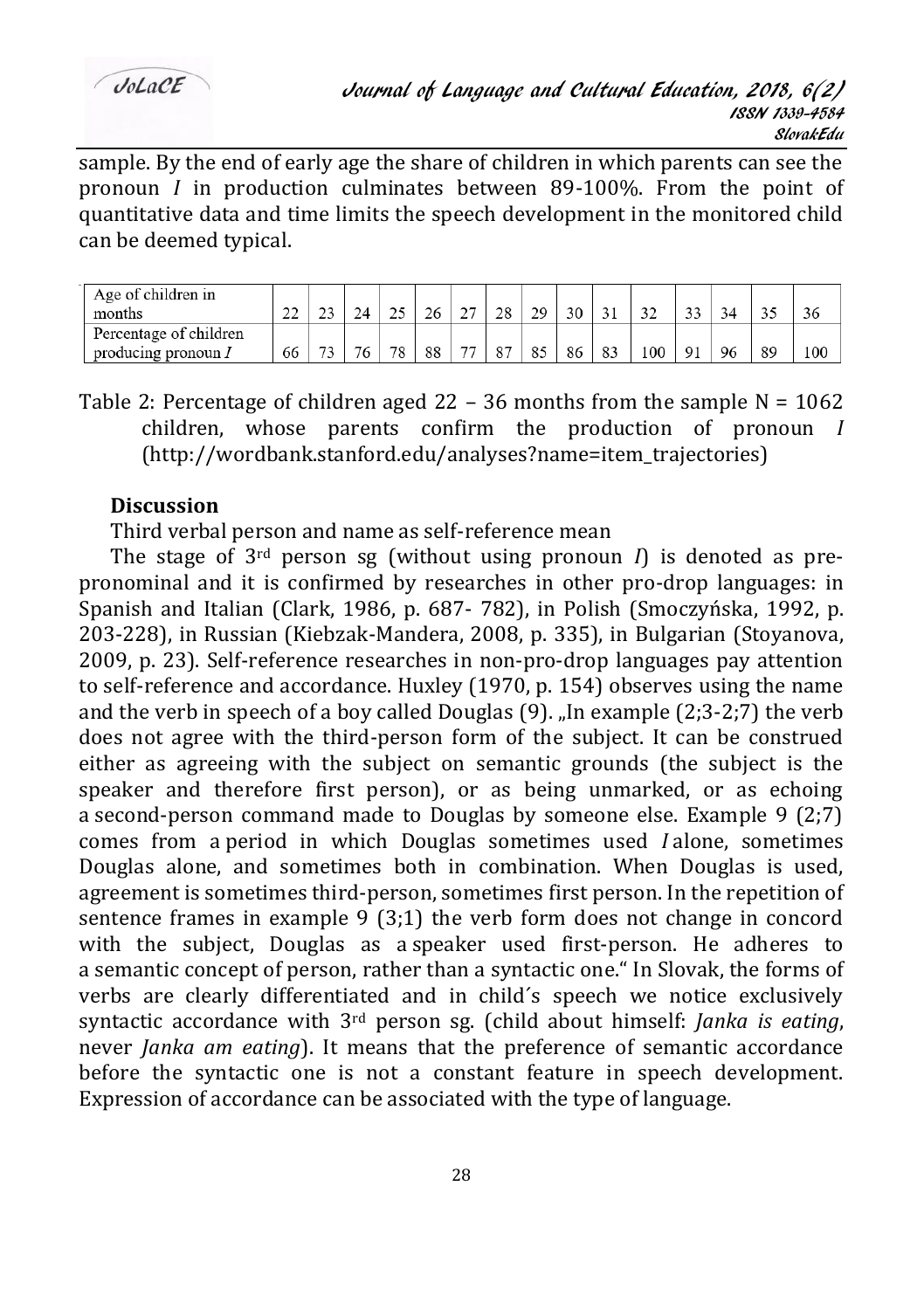$Jol.$ a $C$ E

| (9) | $(2;3-2;7)$ | Douglas, empty that out.                |
|-----|-------------|-----------------------------------------|
|     | (2;7)       | I, Douglas picks up big cards on floor. |
|     | (3;1)       | I want a sweet, Douglas want a sweet.   |

We have mentioned that the first usage of own child´s name is accompanied by a gesture. It seems that a gesture is not only an individual demonstration in speech development. Lepskaja (1988, p. 52) mentions that, while in the language there were no personal pronouns, the subjectivity was expressed by a gesture – the speaker pointed to own body. The remains of the state can be observed in some languages where expressions with the function of personal pronouns have been created from parts of the body (e.g. in Vietnamese *mình* means, depending on the context, *body* as well as the pronoun *I*)*.*

The origin of name as a self-referential mean was observed in emotional interaction with an adult. Morgenstern & Brigaudiot (2005) researching speech development in children speaking French counted on the impact of adults´ emotional expressions to the development of personal deixis. The authors presume that children are able to distinguish adults´ emotional comments about them (comments about themselves) by which extraordinariness of children is emphasized while the authors count on the influence of positive and negative emotionality (congratulations, reproaches). Emotionality is deemed to be the stimulus for repetition of children´s statements containing their name. Similarly, Caët (2012, p. 87) in the study on self-reference development in a child speaking French mentions that despite mother referring to the child by the name and only rarely by 3<sup>rd</sup> person, it happens just when she speaks about an extraordinary situation associated with the child. The extraordinariness is supported by mother´s emphatic intonation. Brigaudiot et al. (1994, p. 14) evaluated using the name in self-reference as a condition "for entry into own self". Even the data in our case study documents that after a child "discovers" his name and increases the frequency of its usage, the use of conventional self-reference means intensifies as well (1st person sg and pronoun *I*).

The similarity of research results in Slovak on one side and French/English on the other side can be also found in reciprocal interaction contexts that stimulate the production of self-reference means and means referring to an addressee. Brigaudiot et al. (1994, p. 13) mentions that self-reference is formed in interaction containing a reciprocity relation (in French *à moi* – *à toi*, *donne* – *tiens*, *à Guillaume* – *à maman*). The research in Slovak but also in English and French show that learning to self-refer requires situations with reciprocal relation between the speaker and the addressee. In other words, the production of  $\mathcal{J}$ <sup>"</sup> happens in parallel with understanding "*you*". I presume that learning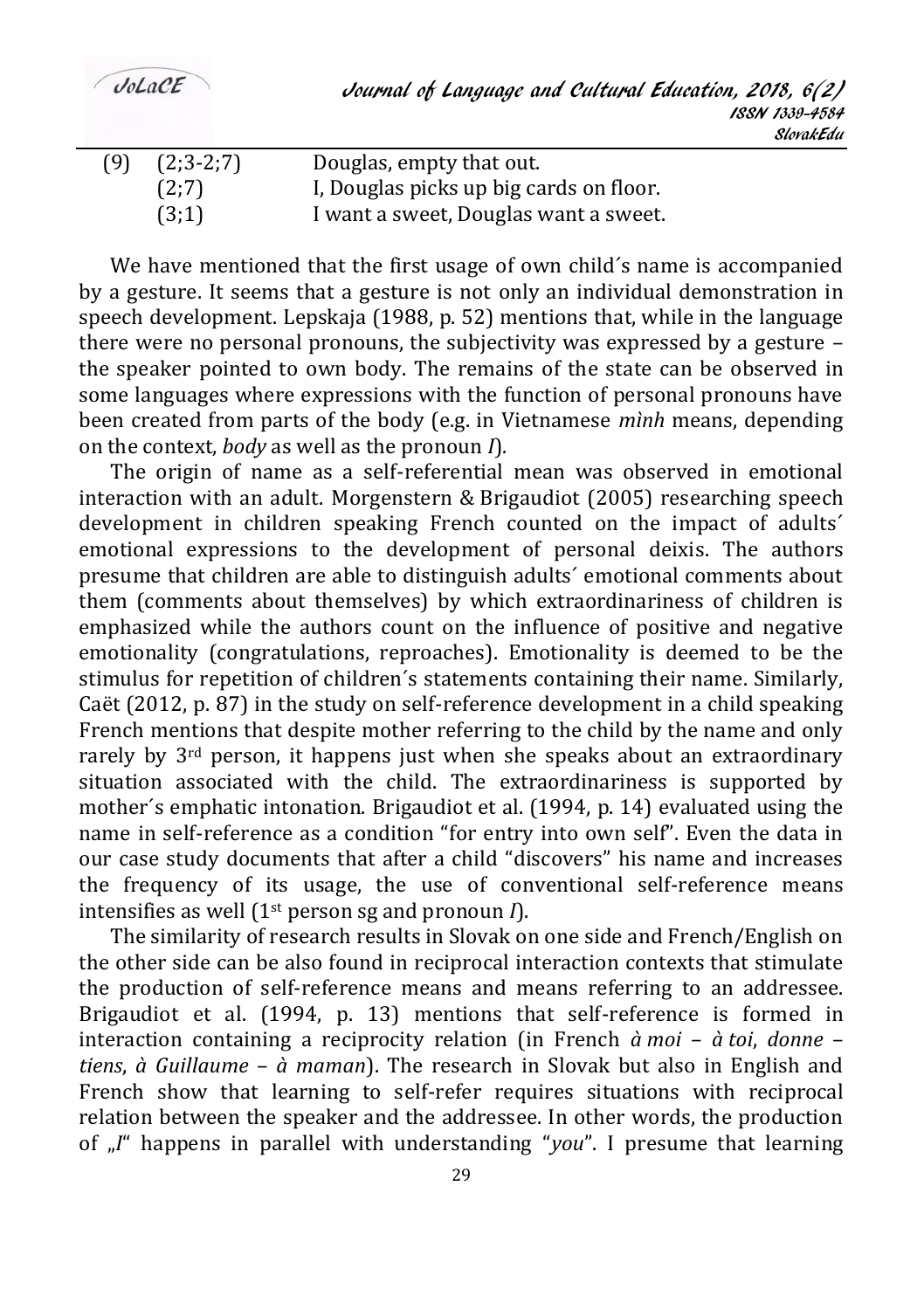alternate perspective grows beyond the borders of linguistic means and reaches as far as to role alternation and experiencing reciprocity in non-verbal alternations between a child and an adult. In the diagnostic tool *Communication Behaviour Test I* for children aged 8 to 16 months (Kapalková et al., 2010) that is created based on authentic communication between children and parents in Slovak environment, from 32 items focused on testing adult speech understanding a one fourth of commands based on the reciprocal relation of child and adult (*give the teddy, take the teddy, give a kiss, say bye, throw the ball, go to daddy, come to mama, send a kiss, roll* [=roll the ball], *stroke*) and from 15 gestures almost one half has a reciprocal basis (e.g. a child passes objects to another persons, a child stretches hands out towards an adult so that he could take him in the hands etc.).

Pronoun *I* in speech development

Foreign studies discuss whether learning pronouns using which a child refers to himself and an addressee is associated with sibling relations. It is thought about a so-called sibling effect (sibling effect) according to which the younger child takes more advantage from the speech of older one or, that the only child has less opportunities to monitor alternating perspectives of the speaker and the addressee and, therefore, also words and forms requiring the alternation of perspective are developed more slowly (Deutsch et al., 2001, p. 284-315).

The research of Stojanova in Bulgarian (2009, p. 20) supports this tendency, however, on the other side Smoczyńska (1992, p. 203-228) in the case study in a child speaking Polish growing with an older sibling, observes no profit from the sibling effect. The child under research in our study is the only child in the family at the time of records and despite the period of self-reference by  $3<sup>rd</sup>$  person and name lasts up to 29<sup>th</sup> month (Graph 1), the child also continuously uses conventional self-reference means. The start of systematic production of the pronoun *I* is observed in the time when the ability is confirmed by three fourths of parents in the researched sample (24th month, Table 2).

To compare, let´s present the development in other languages. Brigaudiot et al. (1994, p. 10) observes the start of using the pronoun *I* in three children learning French and English in the following way: Peter in English since 2;00; Juliette and Guillaume in French since 2;04. Caët (2012, p. 83) observes the grammatical subject in majority of verbs by which the child refers to himself since the age of 2. There are 2 conclusions from the comparison:

(a) Neither child learning a non-prop-drop language uses a subject pronoun automatically as a part of verbal form. The pronoun is either completely omitted or, instead of a pronoun, they use a pre-verbal sound first (so-called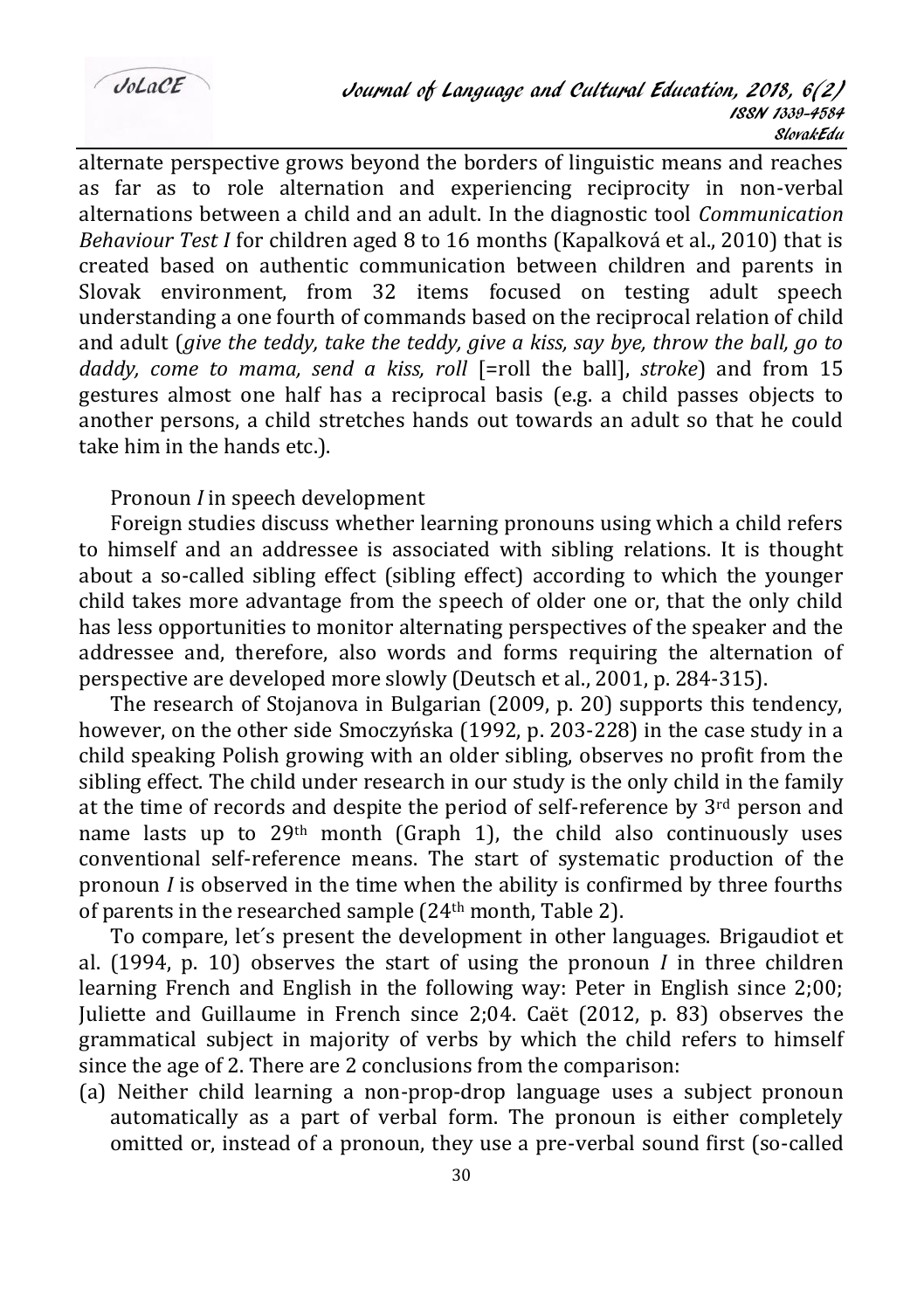filler). It occurs in situations when the child experiences a problem and desires attention. Using a subject pronoun depends on the semantics of the verb. Caët (2012, p. 82) observes the absence of subject in verbs *want*, *can*, *know* and *go* for the longest time.

(b) The fact that the child is an only child in the case study has no negative influence on the production of pronoun *I* (but also other self-reference means).

When analysing *I*-statements, we have defined two groups of functions related to the relational part of communication and pragmatics. Brigaudiot et al. (1994, p. 11) states that children speaking French use self-reference to express affiliation to someone (*moi aussi* – *me too*) first, in a child speaking English the first statement given is *no me go home too* (ibid., p. 10). At the same time, demonstrations of comparison, contrast, otherness, opposition of a child towards others occur among self-reference means in early speech. The need of affiliation (*me too*) and autonomy (*I versus others*) at the same time are recorded in early speech in Slovak, too. The differences are, naturally, in linguistic expressions: while in Slovak the marker of social position is the combination of  $I + 1$ <sup>st</sup> person, in French it is the combination of personal adjectives and personal pronouns and the verb (*moi* + *verb* or *moi* + *je* + *verb*). Similarly, in English Orvig and Morgenstern (2015, p. 164) mention the pronoun *me,* by which children in early age emphasize on the contrast *I versus others*. However, the structure *me* + *verb* (*me working a railroud*) is not a conventional part of adult speech. The origin of the constructions in child speech is explained by the authors as imitation of question fragment (*Do you want to me write? Me write.*). Regardless the type of language, a personal pronoun acts as a marker of child´s social position in interaction with an adult at an early age.

In development of pragmatic functions of *I-* statements Brigaudiot et al. (1994, p. 123-131) mentions the succession: will, intention, opinion, feeling and information on an action actually in progress and later on a past action. Will and intention (Table 1) belong to the group of central functions also in discourses of a child learning Slovak. Other pragmatic functions (opinion, feeling, information) are registered as a part of a wider centre and periphery of pragmatic functions also in the speech of a child speaking Slovak. Primary functions of *I*-statements from the point of reflection of relations between a speaking child and an adult as well as from the point of pragmatics are not dependent on whether the personal pronoun is an obligatory or facultative component of statement.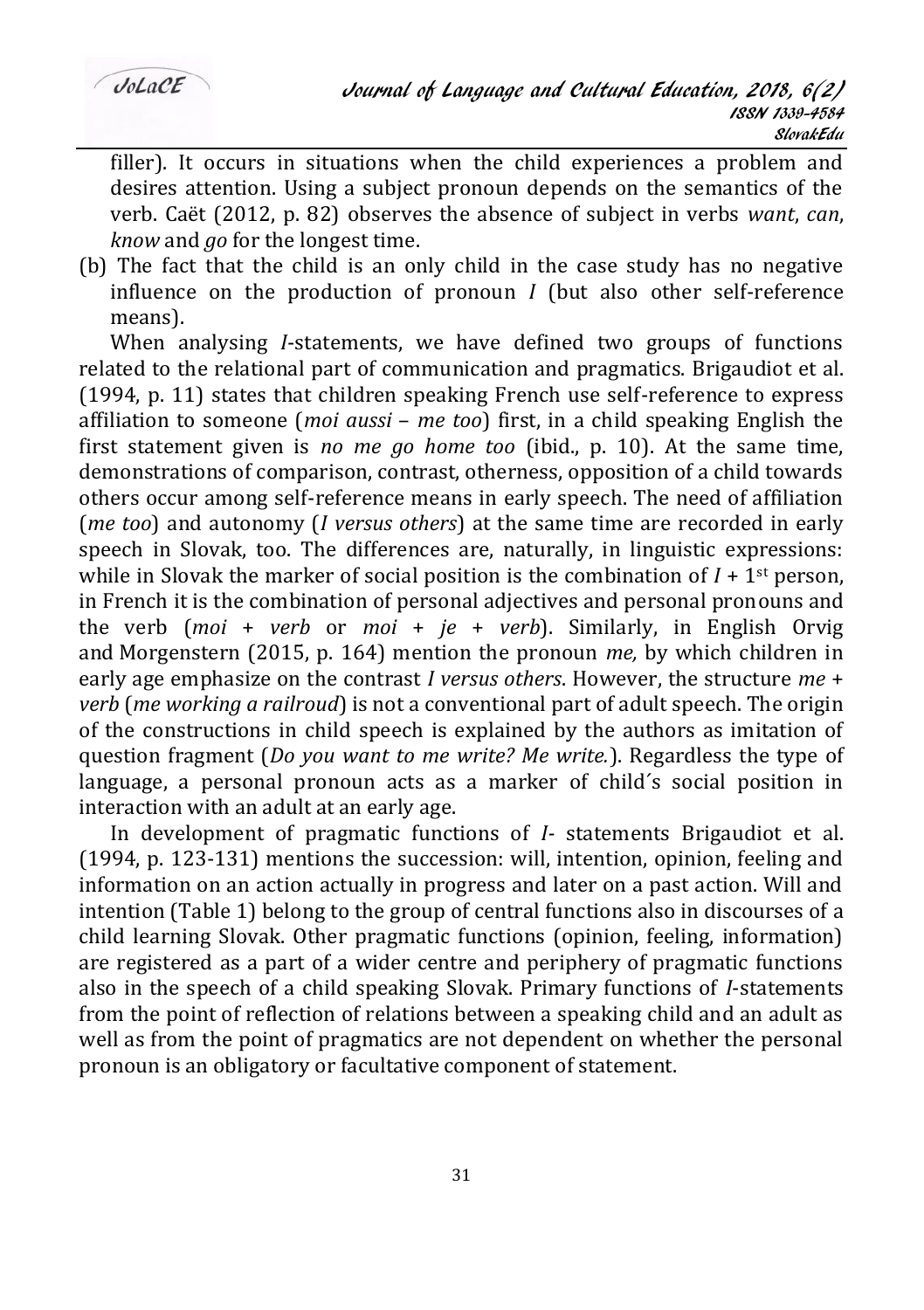## **Conclusion**

The development of means using which a child refers to himself at early age is dynamic. First, the child refers to himself as to any other person  $3<sup>rd</sup>$  verbal person). At the end of early age he is able to use the pronoun *I* also in speaking for another person.

Between the given poles we observe modification of self-reference means and their functions. The third person of the verb first refers to a physical *I* and later the child uses it in a pretended self-reference during a symbolic play. In a twoword statement there is a structure of  $3<sup>rd</sup>$  person with the child's name. Using his name, the child starts to identify himself as an autonomous individual in the social world, the social *I* comes into existence. The name is the stimulus for the 1st person of the verb, the conventional mean of self-reference in Slovak. Semantics of verbs and pragmatics of statements with  $1<sup>st</sup>$  person give evidence about the fact that so-called physical actions are alternated by actions with a conscious intention. From implicit self-reference, development heads to explicit selfreference by pronoun *I. I-*statements testify about the child´s ability to formulate contents of a statement with regard to social distance from a communication partner. Dominant pragmatic functions of *I-*statements (will, intention, refusal and text routine) show the growing autonomy of the child and the need of social closeness, decreasing dependence on the situation context "here and now", but also the joy in imitation.

Child´s self-reference is created in the interaction context that is preferentially provided by the mother and her speech is oriented to the child. The change of self-reference behaviour of the child is reflected in the changes in how the mother refers to herself. This way, she supports child´s self-reference development.

The comparison of self-reference development in Slovak with foreign researches results shows numerous identical tendencies in the succession of selfreference means, in pragmatism as well as the relational side of child´s communication with an adult (emotionality, reciprocity, social closeness and distance of partners). This proves that self-awareness at an early age is also formed by constants independent on a concrete type of language and cultural environment.

### **Acknowledgment**

This work was supported by the project VEGA 1/0099/16 Personal and Social Deixis in Slovak Language.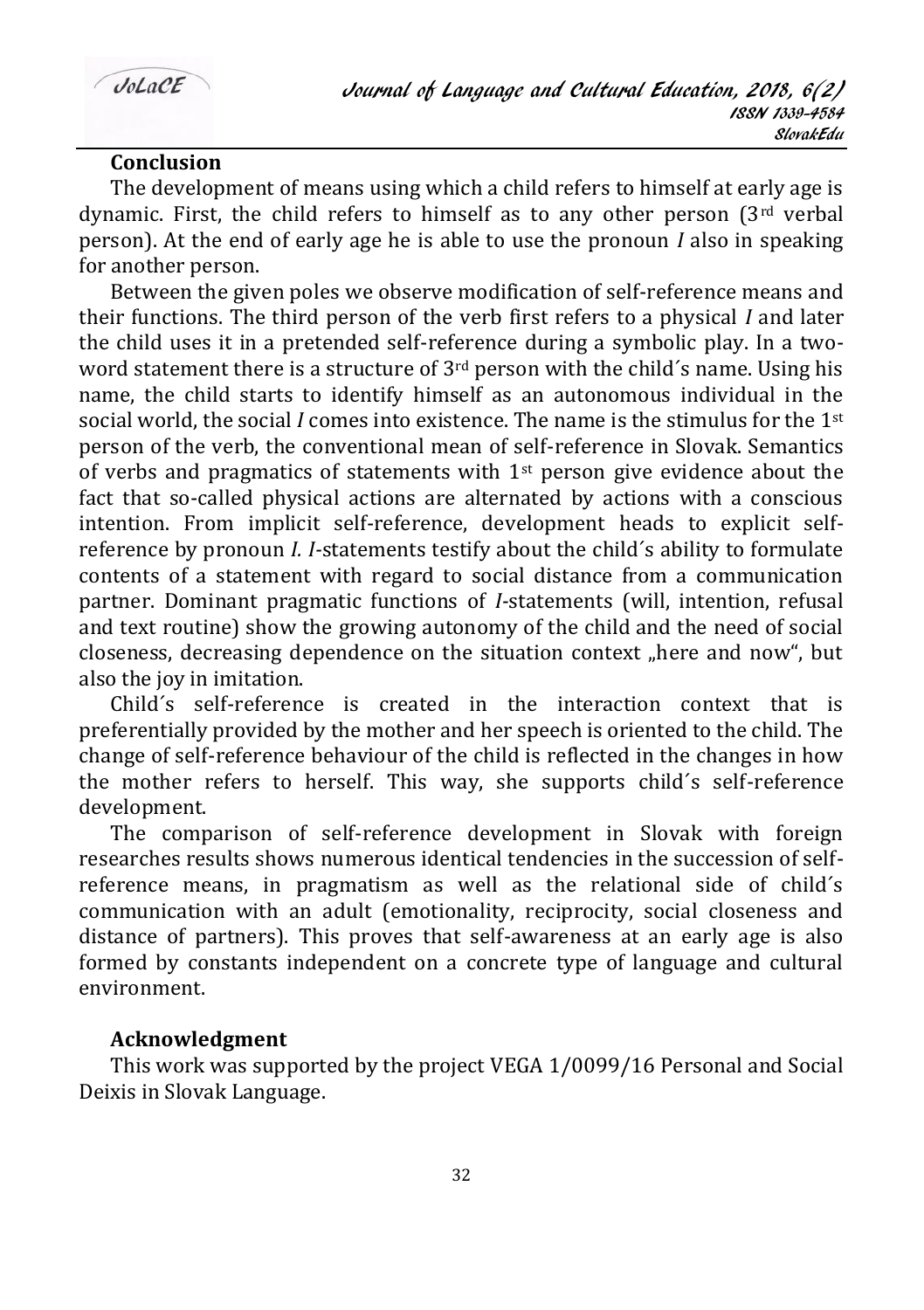

## **References**

- Brestovičová, A. (2016). Personal Deixis ja [*I*] and ty [*you*] in the Mother's Speech Directed to a Child under Three years. *Journal of Linguistics, 67*(2), 125-142. doi:10.1515/jazcas20170002.
- Brigaudiot, M., Morgenstern, A., & Nicolas, C. (1994). "Me found it, I find it", à la recherche de "je" entre deux et trois ans. *Faits de langues – La personne, 3*, 123-131. doi: 10.3406/flang.1994.915. Retrieved March 15, 2018, from https://hal.archives-ouvertes.fr/hal-00118234/document (pp. 1-21).
- Caët, S. (2012). Développement de la référence à soi chez une enfant de 1;05 à 3;00 : De l'influence de l'input à la reconstruction du système. *Journal of French Language Studies, 22*(2), 77-93. Retrieved March 15, 2018, from https://hal.archives-ouvertes.fr/hal-00657834/document.
- Clark, E. V. (1986). The acquisition of romance, with special reference to French. In Slobin, D. I. (Ed.), *The Crosslinguistic Study of Language Acquisition: The Data* (pp. 687-782). Hillsdale, NJ: Lawrence Erlbaum Associates.
- Deutsch, W., Wagner, A., Burchardt, R., Schulz, N., & Nakath, J. (2001). Person in the language of singletons, siblings, and twins. In Bowermann, M. & Levinson, S. C. (Eds.), *Language Acquisition and Conceptual Development* (pp. 284-315). Cambridge: Cambridge University Press.
- Evans, K. E., & Demuth, K. (2012). Individual differences in pronoun reversal: Evidence from two longitudinal case studies. *Journal of Child Language, 39*(1), 162-191. doi: 10.1017/S0305000911000043.
- Frank, M. C., Braginsky, M., Yurovsky, D., & Marchman, V. A. (2017). Wordbank: An open repository for developmental vocabulary data. *Journal of Child Language, 44*(3), 677-694. doi:10.1017/S0305000916000209. Retrieved March 15, 2018, from http://wordbank.stanford.edu
- Gagarina, N. (2008). Analytical and synthetic verb constructions in Russian and English child language. In Gagarina, N. & Gülzow, I. (Eds.), *The Acquisition of Verbs and Their Grammar: The Effect of Particular Languages* (pp. 229-259). Dordrecht: Springer Netherlands. doi:10.1007/978-1-4020-4335-2.
- Huxley, R. (1970). The development of the correct use of subject personal pronouns in two children. In Flores d'Arcais, G. B. & Levelt, W. J. M. (Eds.), *Advances in Psycholinguistics* (pp. 141-165). New York, NY: North-Holland Publishing Company – Amsterdam, North-Holland Publishing Company, Ltd. – Oxford.
- Kapalková, S. (2008). Gestá v kontexte raného vývinu reči detí. In Slančová, D. (Ed.), *Štúdie o detskej reči* (pp. 169-211). Prešov, SK: Faculty of Arts, University of Presov.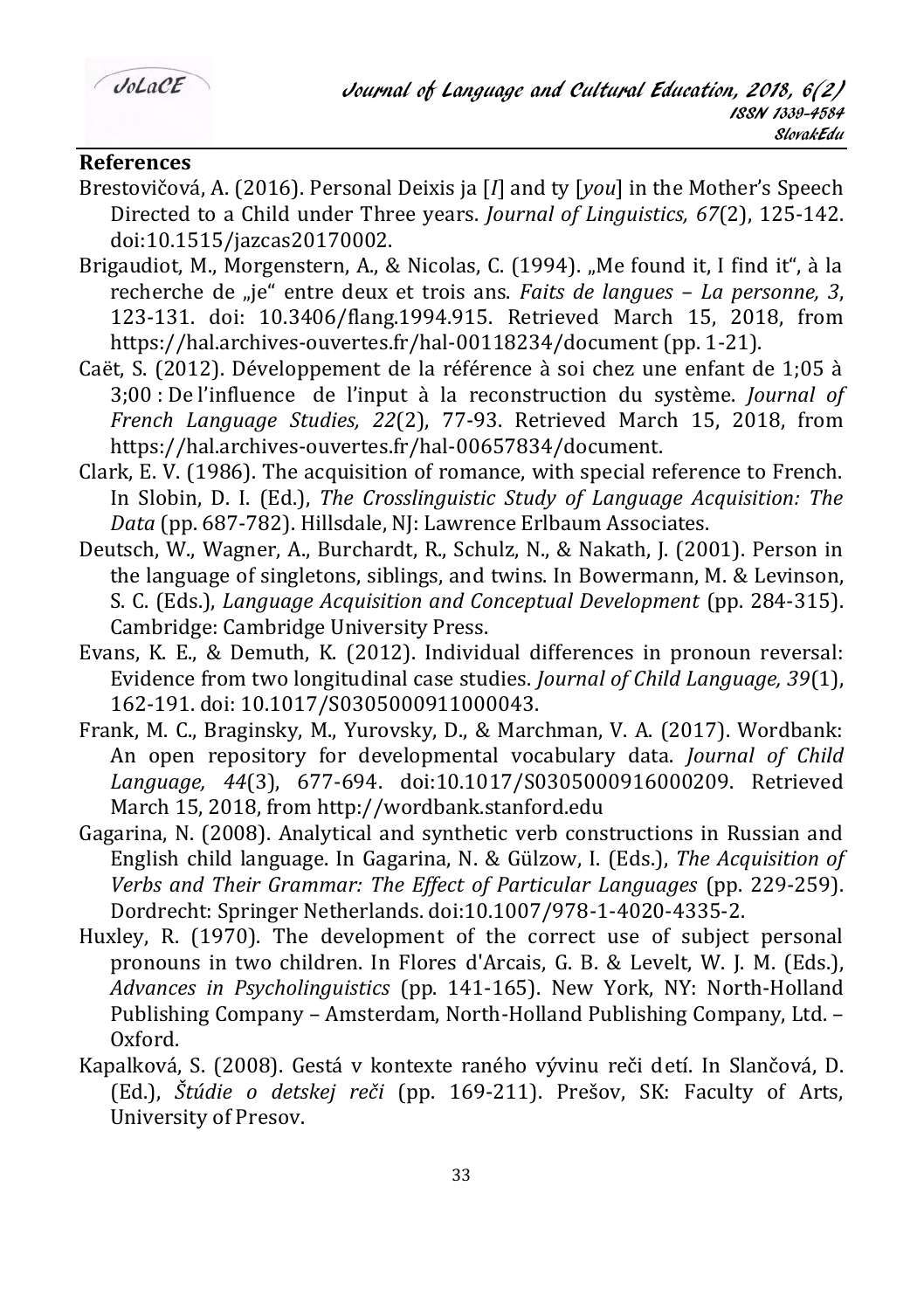- Kapalková, S., Slančová, D., Bónová, I., Kesselová, J., & Mikulajová, M. (2010). *Hodnotenie komunikačných schopností detí v ranom veku*. Bratislava, SK: Slovenská asociácia logopédov.
- Kiebzak-Mandera, D. (2008): Speaker and hearer reference in Russian speaking children. In Gagarina, N. & Gülzow, I. (Eds.), *The Acquisition of Verbs and Their Grammar: The Effect of Particular Languages* (pp. 319-344). Dordrecht: Springer Netherlands. doi:10.1007/978-1-4020-4335-2.
- Lepskaja, N. (1988). Osvojenie deťmi kategorii padeža. In Šachnarovič, A. M. (Ed.), *Semantika v rečevoj dejateľnosti na materiale ontogeneza* (pp*.* 48-58). Moskva, RU: AN SSSR.
- Levinson, S. C. (1983). *Pragmatics*. Cambridge: Cambridge University Press.
- MacWhinney, B., & Snow, C. (1990). The Child Language Data Exchange System: An update. *Journal of Child Language*, *17*(2), 457-472. doi:10.1017/S0305000900013866.
- Markova, G., & Smolík, F. (2014). What Do You Think? The Relationship between Person Reference and Communication About the Mind in Toddlers. *Social Development, 23*(1), 61-79. doi:10.1111/sode.12044.
- Morgenstern, A., & Brigaudiot, M. (2005, July). *Bravo, tu marches! A French child's use of second person pronoun*. Poster session presented at the Xth International Congress for the Study of Child Language, Berlin, DE.
- Orvig, A. S., & Morgenstern, A. (2015). Acquisition and use of pronouns in a dialogic perspective. In Serratrice, L. & Allen, S. E. M. (Eds.), *The Acquisition of Reference. Trends in Language Acquisition Research* (pp. 155-180). Amsterdam, NL: John Benjamins Publishing Company. https://doi.org/10.1075/tilar.15.
- Piaget, J., & Inhelder, B. (2014). *Psychologie dítěte*. Bratislava, SK: SOFA.
- Savić, S. (1972). Usvajanje prvog lica jednine u dečjem govoru. *Psihologija, 5*(1/2), 59-67.
- Sekerina, I. A. (2015). Online evidence for children´s interpretation of personal pronouns. In Serratrice, L. & Allen, S. E. M. (Eds.), *The Acquisition of Reference. Trends in Language Acquisition Research* (pp. 231-240). Amsterdam, NL: John Benjamins Publishing Company. https://doi.org/10.1075/tilar.15.
- Smoczyńska, M. (1992). Kategoria osoby w języku dziecka. In Bokus, B. & Haman, M. (Eds.), *Z badań nad kompetenciją komunikacijną dzieci* (pp. 203-228)*.* Warszawa, PL: Energeia.
- Stoyanova, J. (2009). Personal Deixis: The Early Stages. *Littera et Lingua, 6*(2), 1- 23. Retrieved March 15, 2018, from http://www.slav.unisofia.bg/naum/en/node/1693.